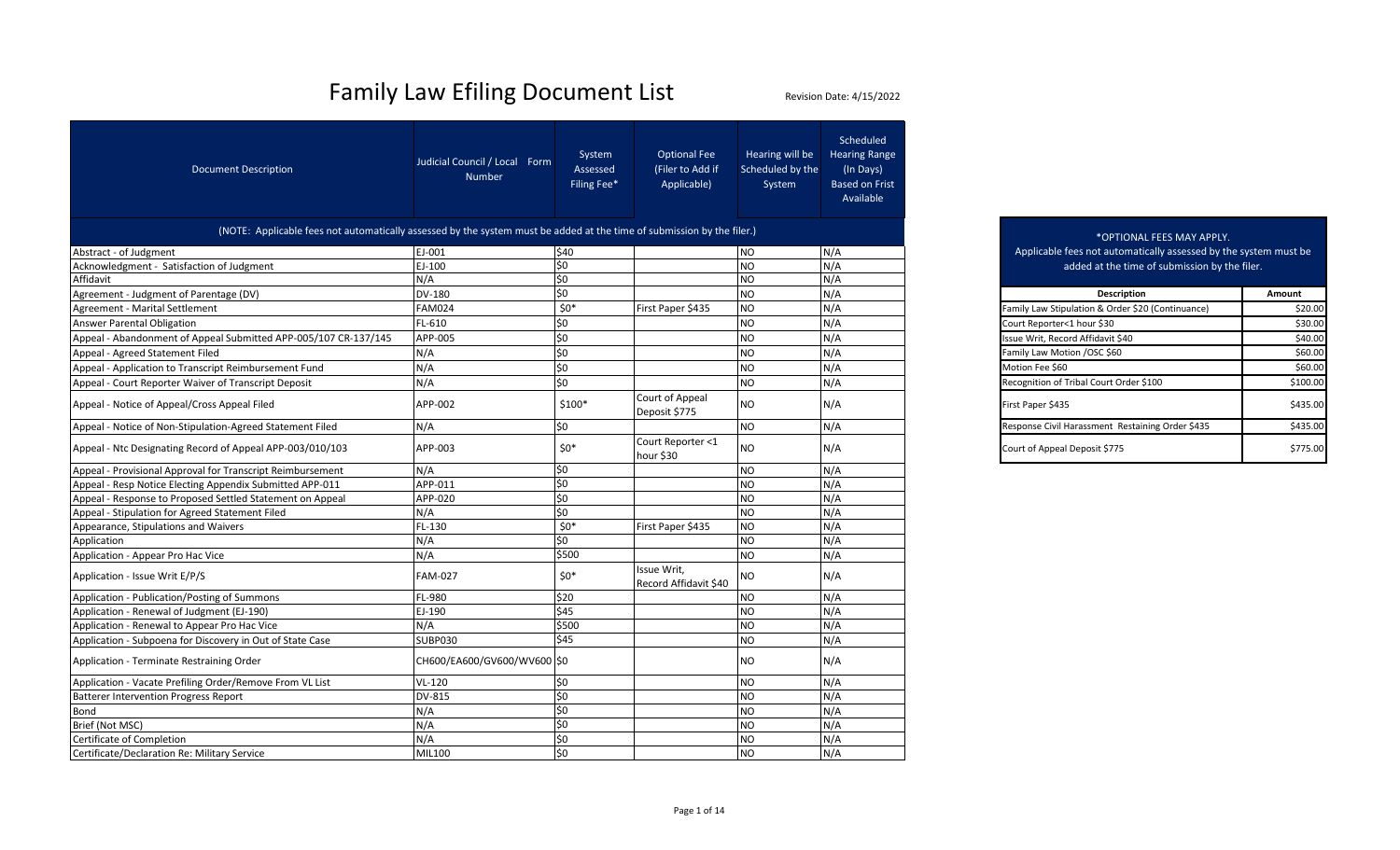| <b>Document Description</b>                                 | Judicial Council / Local Form<br><b>Number</b>                                                                         | System<br>Assessed<br>Filing Fee* | <b>Optional Fee</b><br>(Filer to Add if<br>Applicable) | Hearing will be<br>Scheduled by the<br>System | Scheduled<br><b>Hearing Range</b><br>(In Days)<br><b>Based on Frist</b><br>Available |  |  |  |  |  |
|-------------------------------------------------------------|------------------------------------------------------------------------------------------------------------------------|-----------------------------------|--------------------------------------------------------|-----------------------------------------------|--------------------------------------------------------------------------------------|--|--|--|--|--|
|                                                             | (NOTE: Applicable fees not automatically assessed by the system must be added at the time of submission by the filer.) |                                   |                                                        |                                               |                                                                                      |  |  |  |  |  |
| Child Custody Evaluation                                    | FL-328/FL-329                                                                                                          | \$0                               |                                                        | N <sub>O</sub>                                | N/A                                                                                  |  |  |  |  |  |
| Child Support Case Registry Form Received                   | FL-191                                                                                                                 | $50*$                             | *\$435                                                 | <b>NO</b>                                     | <b>NO</b>                                                                            |  |  |  |  |  |
| Civil Case Cover Sheet                                      | LACIV109                                                                                                               | \$0                               |                                                        | <b>NO</b>                                     | N/A                                                                                  |  |  |  |  |  |
| Civil Deposit Slip                                          | LACIV <sub>083</sub>                                                                                                   | $50*$                             | All Optional Fees<br>Available to Apply                | <b>NO</b>                                     | N/A                                                                                  |  |  |  |  |  |
| CLETS001 - Confidential CLETS Information                   | CLETS001                                                                                                               | \$0                               |                                                        | <b>NO</b>                                     | N/A                                                                                  |  |  |  |  |  |
| <b>Complaint Other</b>                                      | Pleading                                                                                                               | $50*$                             | *\$435                                                 | <b>NO</b>                                     | <b>NO</b>                                                                            |  |  |  |  |  |
| Condensed Narrative/Settled Statement on Appeal             | N/A                                                                                                                    | \$0                               |                                                        | <b>NO</b>                                     | N/A                                                                                  |  |  |  |  |  |
| Cover Sheet - Confidential Information CH175 (Confidential) | CH-175                                                                                                                 | \$0                               |                                                        | <b>NO</b>                                     | N/A                                                                                  |  |  |  |  |  |
| Cover Sheet - Confidential Information DV175 (Confidential) | DV-175                                                                                                                 | \$0                               |                                                        | <b>NO</b>                                     | N/A                                                                                  |  |  |  |  |  |
| Declaration                                                 | MC-030                                                                                                                 | \$0                               |                                                        | <b>NO</b>                                     | N/A                                                                                  |  |  |  |  |  |
| Declaration - Community and Quasi-Community Property        | FL-160                                                                                                                 | \$0                               |                                                        | <b>NO</b>                                     | N/A                                                                                  |  |  |  |  |  |
| Declaration - Default FL170                                 | FL-170                                                                                                                 | $\frac{1}{2}$                     |                                                        | <b>NO</b>                                     | N/A                                                                                  |  |  |  |  |  |
| Declaration - Default or Uncontested Judgment FL230         | FL-230                                                                                                                 | \$0                               |                                                        | <b>NO</b>                                     | N/A                                                                                  |  |  |  |  |  |
| Declaration - Ex Parte Notice (No Notice Given)             | FL-303                                                                                                                 | \$0                               |                                                        | <b>NO</b>                                     | N/A                                                                                  |  |  |  |  |  |
| Declaration - Ex Parte Notice (Notice Given)                | FL-303                                                                                                                 | \$0                               |                                                        | <b>NO</b>                                     | N/A                                                                                  |  |  |  |  |  |
| Declaration - Family Support Representative                 | N/A                                                                                                                    | \$0                               |                                                        | <b>NO</b>                                     | N/A                                                                                  |  |  |  |  |  |
| Declaration - Income and Expense                            | FL-150                                                                                                                 | \$0                               |                                                        | <b>NO</b>                                     | N/A                                                                                  |  |  |  |  |  |
| Declaration - Lost Writ                                     | N/A                                                                                                                    | \$0                               |                                                        | <b>NO</b>                                     | N/A                                                                                  |  |  |  |  |  |
| <b>Declaration - Parental Consent</b>                       | N/A                                                                                                                    | \$0                               |                                                        | <b>NO</b>                                     | N/A                                                                                  |  |  |  |  |  |
| Declaration - Re: Records of DA                             | N/A                                                                                                                    | \$0                               |                                                        | <b>NO</b>                                     | N/A                                                                                  |  |  |  |  |  |
| Declaration - Request for (Ex Parte) Orders FL-303          | FL-303                                                                                                                 | \$0                               |                                                        | <b>NO</b>                                     | N/A                                                                                  |  |  |  |  |  |
| Declaration - Separate Property                             | FL-160                                                                                                                 | \$0                               |                                                        | <b>NO</b>                                     | N/A                                                                                  |  |  |  |  |  |
| Declaration - Service of Final Dec. of Disclosure           | FL-141                                                                                                                 | \$0                               |                                                        | <b>NO</b>                                     | N/A                                                                                  |  |  |  |  |  |
| Declaration - Service of Prelim & Final Dec of Disclosure   | FL-141                                                                                                                 | \$0                               |                                                        | <b>NO</b>                                     | N/A                                                                                  |  |  |  |  |  |
| Declaration - Service of Preliminary Dec. of Disclosure     | FL-141                                                                                                                 | \$0                               |                                                        | <b>NO</b>                                     | N/A                                                                                  |  |  |  |  |  |
| <b>Declaration - UCCJEA</b>                                 | FL-105                                                                                                                 | \$0                               |                                                        | <b>NO</b>                                     | N/A                                                                                  |  |  |  |  |  |
| Declaration of Counsel for Child Re Qualifications          | FL-322                                                                                                                 | \$0                               |                                                        | <b>NO</b>                                     | N/A                                                                                  |  |  |  |  |  |
| Declaration of Due Diligence                                | N/A                                                                                                                    | \$0                               |                                                        | <b>NO</b>                                     | N/A                                                                                  |  |  |  |  |  |
| <b>Dissomaster Printout</b>                                 | N/A                                                                                                                    | \$0                               |                                                        | <b>NO</b>                                     | N/A                                                                                  |  |  |  |  |  |
| <b>Document Sealed</b>                                      | N/A                                                                                                                    | \$0                               |                                                        | <b>NO</b>                                     | N/A                                                                                  |  |  |  |  |  |
| DV w/ Minor Child - Within Existing Case                    | DV-100                                                                                                                 | \$0                               |                                                        | <b>NO</b>                                     | N/A                                                                                  |  |  |  |  |  |
| DV w/ Minor Child - New Case Petition                       | DV-100                                                                                                                 | \$0                               |                                                        | <b>NO</b>                                     | N/A                                                                                  |  |  |  |  |  |
| DV w/o Minor Child - New Case Petition                      | DV-100                                                                                                                 | \$0                               |                                                        | <b>NO</b>                                     | N/A                                                                                  |  |  |  |  |  |
| DV w/o Minor Child - Within Existing Case                   | DV-100                                                                                                                 | \$0                               |                                                        | <b>NO</b>                                     | N/A                                                                                  |  |  |  |  |  |
| Ex Parte - Application                                      | FL-300                                                                                                                 | \$60*                             | Court Reporter <1<br>hour \$30                         | <b>NO</b>                                     | N/A                                                                                  |  |  |  |  |  |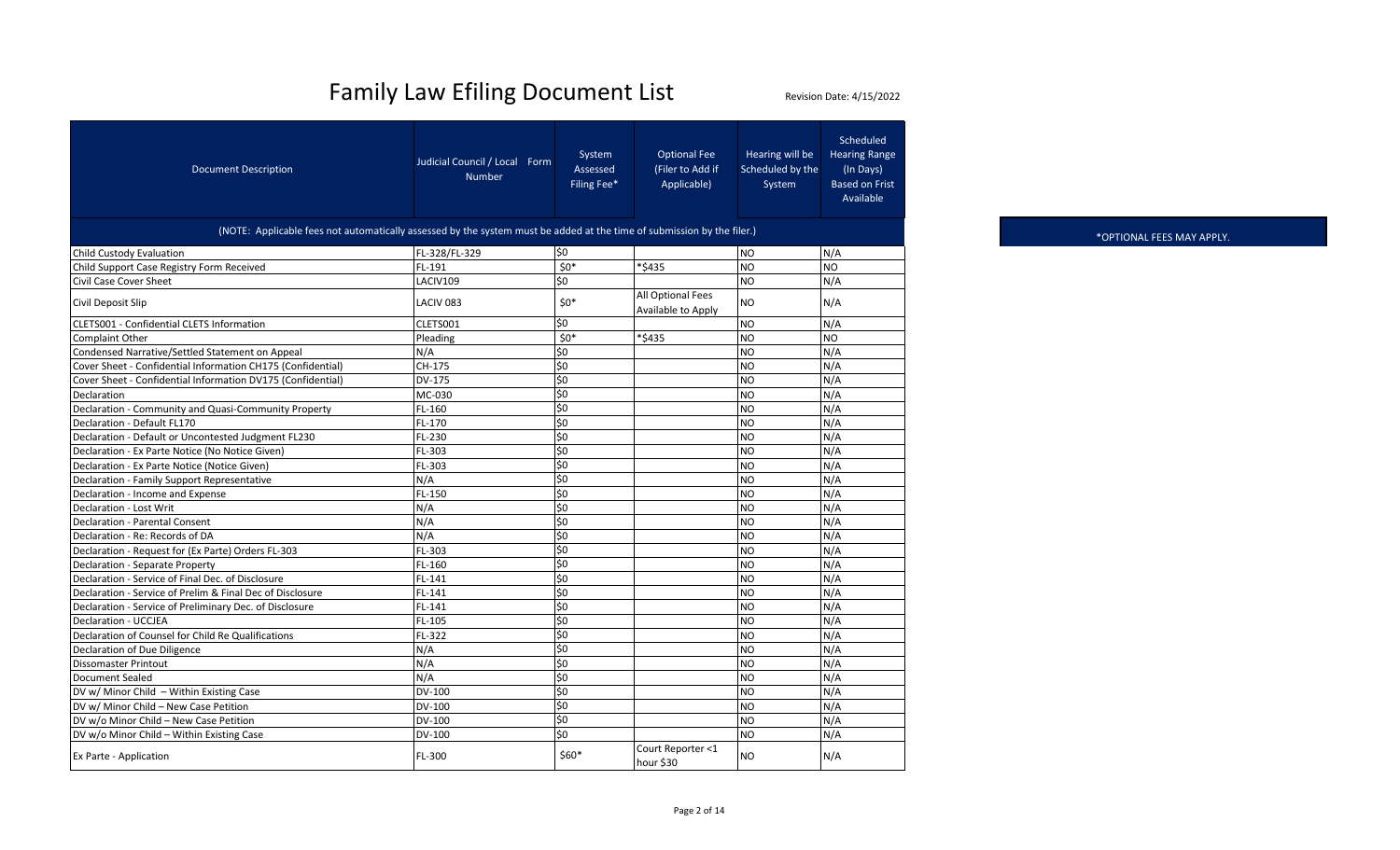| <b>Document Description</b>                                                                                            | Judicial Council / Local Form<br><b>Number</b> | System<br>Assessed<br>Filing Fee* | <b>Optional Fee</b><br>(Filer to Add if<br>Applicable)                 | Hearing will be<br>Scheduled by the<br>System | Scheduled<br><b>Hearing Range</b><br>(In Days)<br><b>Based on Frist</b><br>Available |
|------------------------------------------------------------------------------------------------------------------------|------------------------------------------------|-----------------------------------|------------------------------------------------------------------------|-----------------------------------------------|--------------------------------------------------------------------------------------|
| (NOTE: Applicable fees not automatically assessed by the system must be added at the time of submission by the filer.) |                                                |                                   |                                                                        |                                               |                                                                                      |
| Ex Parte - Application for Earnings Assignment Order                                                                   | FL-430                                         | \$0                               |                                                                        | <b>NO</b>                                     | N/A                                                                                  |
| Ex Parte - FL300 RFO/RFO Mod - Custody/Visitation                                                                      | N/A                                            | \$85                              |                                                                        | <b>NO</b>                                     | N/A                                                                                  |
| <b>Exhibit List</b>                                                                                                    | N/A                                            | \$0                               |                                                                        | <b>NO</b>                                     | N/A                                                                                  |
| Family Law Case Cover Sheet - FAM-020                                                                                  | <b>FAM-020</b>                                 | \$0                               |                                                                        | <b>NO</b>                                     | N/A                                                                                  |
| FCS - Child Custody Evaluation Questionnaire                                                                           | FCS042/FCS042S                                 | \$0                               |                                                                        | <b>NO</b>                                     | N/A                                                                                  |
| FCS - Child Custody Evaluation Release of Information                                                                  | FCS031                                         | \$0                               |                                                                        | N <sub>O</sub>                                | N/A                                                                                  |
| FCS - Mediation Intake Form                                                                                            | <b>FCS047</b>                                  | \$0                               |                                                                        | <b>NO</b>                                     | N/A                                                                                  |
| Fee Waiver - Notice Court of Improved Situation Filed FW010                                                            | FW-010                                         | $\overline{\overline{50}}$        |                                                                        | <b>NO</b>                                     | N/A                                                                                  |
| Fee Waiver - Order on Court Fee Waiver - Granted FW003                                                                 | FW-003                                         | \$0                               |                                                                        | <b>NO</b>                                     | N/A                                                                                  |
| Fee Waiver - Request - Hearing About Court Order Filed FW006                                                           | FW-006                                         | \$0                               |                                                                        | N <sub>O</sub>                                | N/A                                                                                  |
| Fee Waiver - Request - Waive Court Fees - Filed FW001                                                                  | FW-001                                         | \$0                               |                                                                        | N <sub>O</sub>                                | N/A                                                                                  |
| Fee Waiver - Request Waive Additional Court Fees Filed FW002                                                           | FW-002                                         | \$0                               |                                                                        | N <sub>O</sub>                                | N/A                                                                                  |
| Findings and Order to Terminate Restraining Order After Hrg                                                            | DV-400                                         | \$0                               |                                                                        | <b>NO</b>                                     | N/A                                                                                  |
| Form EPO-001 Emergency Protective Orders                                                                               | EPO-001                                        | \$0                               |                                                                        | <b>NO</b>                                     | N/A                                                                                  |
| Form EPO-002 Gun Violence Emergency Protective Order                                                                   | EPO-002                                        | \$0                               |                                                                        | <b>NO</b>                                     | N/A                                                                                  |
| Joinder - Motion for Joinder (1st App Fee, 3rd Pty Claimant)                                                           | FL-371                                         | \$435*                            | Family Law<br>Motion/OSC Fee \$60<br>and Court Reporter<1<br>hour \$30 | NΟ                                            | N/A                                                                                  |
| Joinder - Notice - Appear and Respond Employee Benefit Plan                                                            | FL-374                                         | \$0                               |                                                                        | <b>NO</b>                                     | N/A                                                                                  |
| Joinder - Pleading on Joinder - Employee Benefit Plan                                                                  | FL-370                                         | \$0                               |                                                                        | N <sub>O</sub>                                | N/A                                                                                  |
| Joinder - Request for Joinder - Employee Benefit Plan                                                                  | FL-372                                         | \$0                               |                                                                        | <b>NO</b>                                     | N/A                                                                                  |
| Joinder - Summons for Joinder (Family Law)                                                                             | FL-375                                         | \$0                               |                                                                        | <b>NO</b>                                     | N/A                                                                                  |
| Judgment - Other County                                                                                                | N/A                                            | \$0                               |                                                                        | <b>NO</b>                                     | N/A                                                                                  |
| Memo - Settlement Notice                                                                                               | N/A                                            | $\overline{\xi_0}$                |                                                                        | <b>NO</b>                                     | N/A                                                                                  |
| Memorandum - Costs                                                                                                     | MC-010                                         | $\overline{\overline{50}}$        |                                                                        | <b>NO</b>                                     | N/A                                                                                  |
| Memorandum - Points and Authorities                                                                                    | N/A                                            | \$0                               |                                                                        | N <sub>O</sub>                                | N/A                                                                                  |
| Miscellaneous                                                                                                          | N/A                                            | \$0                               |                                                                        | N <sub>O</sub>                                | N/A                                                                                  |
| Motion                                                                                                                 | N/A                                            | $$60*$                            | Court Reporter <1<br>hour \$30                                         | <b>NO</b>                                     | N/A                                                                                  |
| <b>Motion - Continue Trial</b>                                                                                         | N/A                                            | \$60*                             | Court Reporter <1<br>hour \$30                                         | <b>NO</b>                                     | N/A                                                                                  |
| Motion - New Trial                                                                                                     | N/A                                            | $$60*$                            | Court Reporter <1<br>hour \$30                                         | <b>NO</b>                                     | N/A                                                                                  |
| Motion for Settled Statement In Lieu of Appeal Transcript                                                              | N/A                                            | $$60*$                            | Court Reporter <1<br>hour \$30                                         | <b>NO</b>                                     | N/A                                                                                  |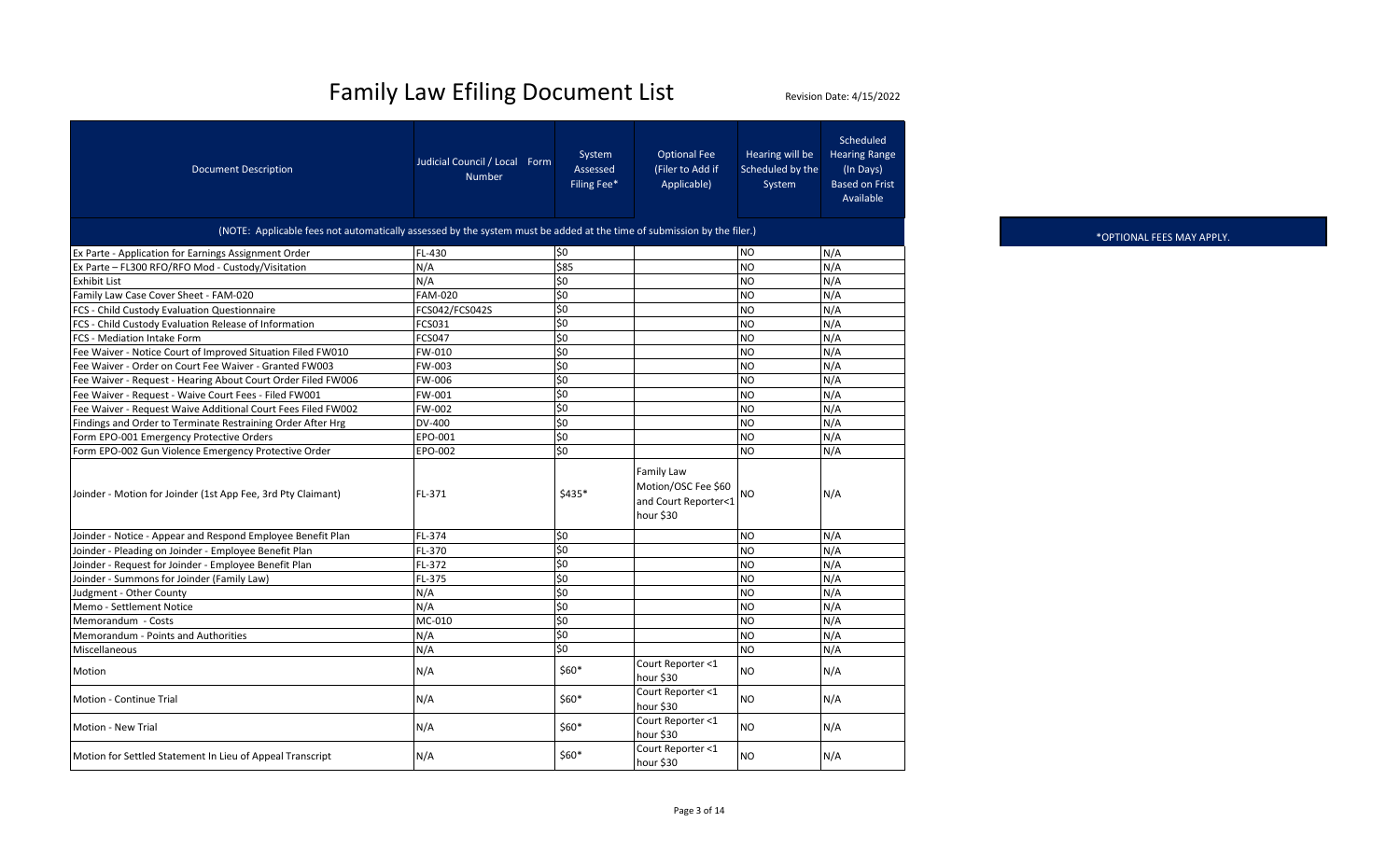| <b>Document Description</b>                                                                                            | Judicial Council / Local Form<br><b>Number</b> | System<br>Assessed<br>Filing Fee* | <b>Optional Fee</b><br>(Filer to Add if<br>Applicable) | Hearing will be<br>Scheduled by the<br>System | Scheduled<br><b>Hearing Range</b><br>(In Days)<br><b>Based on Frist</b><br>Available |
|------------------------------------------------------------------------------------------------------------------------|------------------------------------------------|-----------------------------------|--------------------------------------------------------|-----------------------------------------------|--------------------------------------------------------------------------------------|
| (NOTE: Applicable fees not automatically assessed by the system must be added at the time of submission by the filer.) |                                                |                                   |                                                        |                                               |                                                                                      |
| Non-Stipulation - Appointment of Court Commissioner                                                                    | N/A                                            | \$0                               |                                                        | N <sub>O</sub>                                | N/A                                                                                  |
| Non-Stipulation - Judge Pro Tem/Referee                                                                                | N/A                                            | $\overline{\xi_0}$                |                                                        | <b>NO</b>                                     | N/A                                                                                  |
| Notice                                                                                                                 | N/A                                            | \$0                               |                                                        | <b>NO</b>                                     | N/A                                                                                  |
| Notice - Acknowledgment of Receipt                                                                                     | FL-117                                         | \$0                               |                                                        | <b>NO</b>                                     | N/A                                                                                  |
| Notice - Acknowledgment of Receipt - Amended Petition                                                                  | FL-117                                         | $\overline{\xi}$                  |                                                        | <b>NO</b>                                     | N/A                                                                                  |
| Notice - Acknowledgment of Receipt of Summons & Petition                                                               | FL-117                                         | $\overline{\xi_0}$                |                                                        | N <sub>O</sub>                                | N/A                                                                                  |
| Notice - Association of Counsel                                                                                        | N/A                                            | \$0                               |                                                        | <b>NO</b>                                     | N/A                                                                                  |
| Notice - Bankruptcy Filed (Post-Judgment)                                                                              | N/A                                            | $\overline{\overline{50}}$        |                                                        | <b>NO</b>                                     | N/A                                                                                  |
| Notice - Bankruptcy Filed (Pre-Judgment)                                                                               | N/A                                            | \$0                               |                                                        | <b>NO</b>                                     | N/A                                                                                  |
| Notice - Change of Address                                                                                             | MC-040                                         | \$0                               |                                                        | N <sub>O</sub>                                | N/A                                                                                  |
| Notice - Change of Hearing/Trial                                                                                       | N/A                                            | \$0                               |                                                        | N <sub>O</sub>                                | N/A                                                                                  |
| Notice - Confirmation of Registration of Out of State Order                                                            | FL-570                                         | \$0                               |                                                        | <b>NO</b>                                     | N/A                                                                                  |
| Notice - Continuance                                                                                                   | N/A                                            | \$20                              |                                                        | <b>NO</b>                                     | N/A                                                                                  |
| Notice - Continuance (No Fee)                                                                                          | N/A                                            | \$0                               |                                                        | <b>NO</b>                                     | N/A                                                                                  |
| Notice - Court Hearing                                                                                                 | N/A                                            | \$0                               |                                                        | <b>NO</b>                                     | N/A                                                                                  |
| Notice - Court Trial                                                                                                   | N/A                                            | \$0                               |                                                        | <b>NO</b>                                     | N/A                                                                                  |
| Notice - District Attorney                                                                                             | N/A                                            | \$0                               |                                                        | <b>NO</b>                                     | N/A                                                                                  |
| Notice - Entry of Dismissal                                                                                            | CIV-120                                        | \$0                               |                                                        | <b>NO</b>                                     | N/A                                                                                  |
| Notice - Hearing                                                                                                       | N/A                                            | \$0                               |                                                        | N <sub>O</sub>                                | N/A                                                                                  |
| Notice - Lien                                                                                                          | EJ-185                                         | \$0                               |                                                        | <b>NO</b>                                     | N/A                                                                                  |
| Notice - Limited Scope Representation                                                                                  | FL-950                                         | \$0                               |                                                        | <b>NO</b>                                     | N/A                                                                                  |
| Notice - Lis Pendens                                                                                                   | N/A                                            | \$0                               |                                                        | N <sub>O</sub>                                | N/A                                                                                  |
| Notice - Lodging                                                                                                       | N/A                                            | \$0                               |                                                        | <b>NO</b>                                     | N/A                                                                                  |
| Notice - Motion                                                                                                        | FL-680                                         | \$60*                             | Court Reporter <1<br>hour \$30                         | <b>NO</b>                                     | N/A                                                                                  |
| Notice - Order Protecting Information of Minor CH170                                                                   | CH-170                                         | \$0                               |                                                        | <b>NO</b>                                     | N/A                                                                                  |
| Notice - Order Protecting Information of Minor DV170                                                                   | DV-170                                         | $\overline{30}$                   |                                                        | <b>NO</b>                                     | N/A                                                                                  |
| Notice - Other Cases Involving Minor Children (UCF 001)                                                                | UCF001                                         | \$0                               |                                                        | <b>NO</b>                                     | N/A                                                                                  |
| Notice - Pending Action                                                                                                | N/A                                            | \$0                               |                                                        | N <sub>O</sub>                                | N/A                                                                                  |
| Notice - Produce                                                                                                       | N/A                                            | \$0                               |                                                        | <b>NO</b>                                     | N/A                                                                                  |
| Notice - Receipt of Proposed Modified Protective Order                                                                 | N/A                                            | \$0                               |                                                        | <b>NO</b>                                     | N/A                                                                                  |
| Notice - Register of California Support Order (FI651)                                                                  | $FL-651$                                       | $\overline{\xi_0}$                |                                                        | <b>NO</b>                                     | N/A                                                                                  |
| Notice - Registration of Out of State Custody/Support Order                                                            | FL-570                                         | \$0                               |                                                        | <b>NO</b>                                     | N/A                                                                                  |
| Notice - Remote Appearance - RA 010                                                                                    | RA 010                                         | $$0*$                             | *\$435                                                 | <b>NO</b>                                     | <b>NO</b>                                                                            |
| Notice - Removal to U.S. District Court                                                                                | N/A                                            | \$0                               |                                                        | <b>NO</b>                                     | N/A                                                                                  |
| Notice - Renewal of Judgment                                                                                           | EJ-195                                         | \$0                               |                                                        | <b>NO</b>                                     | N/A                                                                                  |
| Notice - Revocation - Joint Summary Dissolution                                                                        | FL-830                                         | \$0                               |                                                        | N <sub>O</sub>                                | N/A                                                                                  |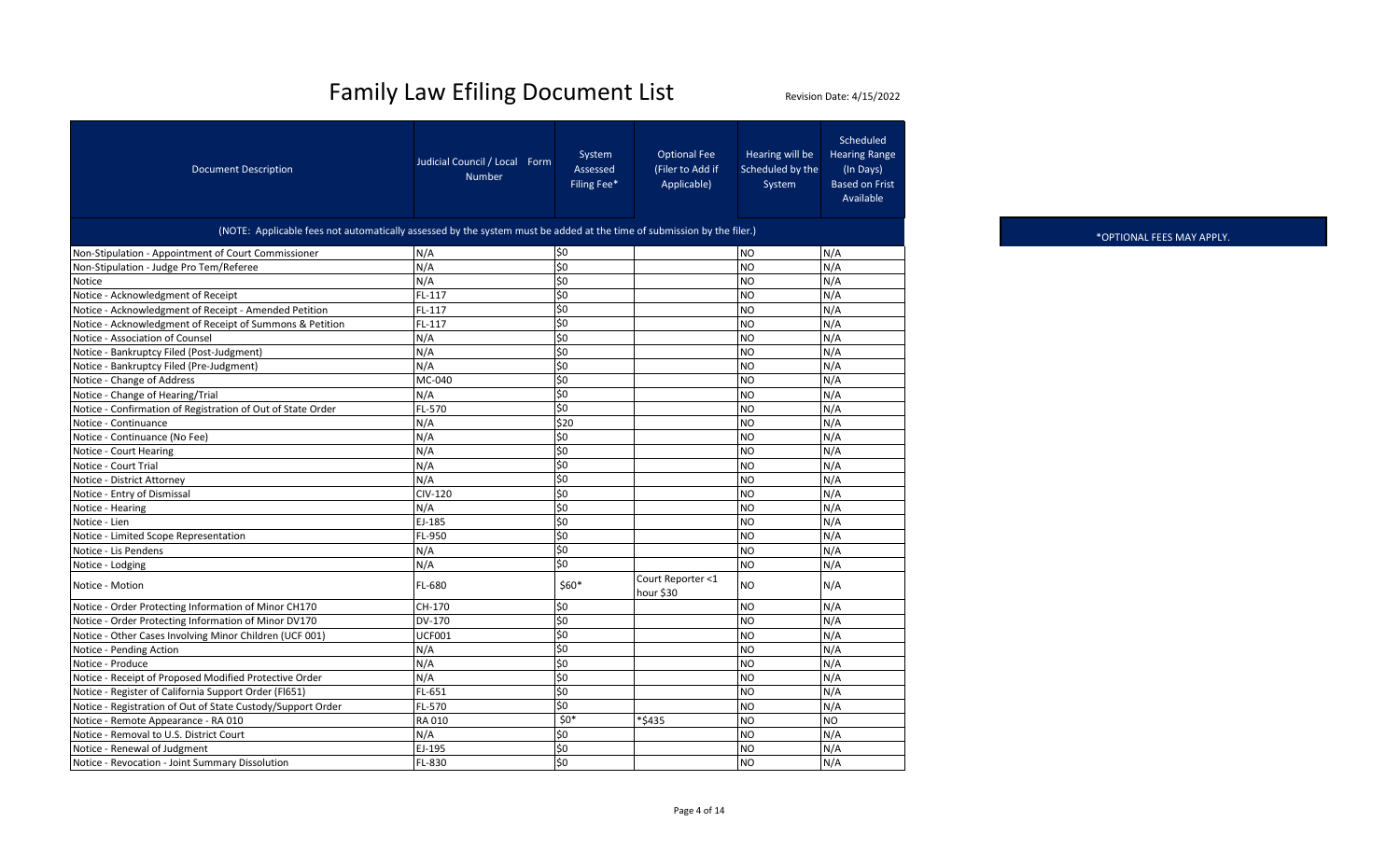| <b>Document Description</b>                                                                                            | Judicial Council / Local Form<br><b>Number</b> | System<br>Assessed<br>Filing Fee* | <b>Optional Fee</b><br>(Filer to Add if<br>Applicable) | Hearing will be<br>Scheduled by the<br>System | Scheduled<br><b>Hearing Range</b><br>(In Days)<br><b>Based on Frist</b><br>Available |  |  |  |  |  |
|------------------------------------------------------------------------------------------------------------------------|------------------------------------------------|-----------------------------------|--------------------------------------------------------|-----------------------------------------------|--------------------------------------------------------------------------------------|--|--|--|--|--|
| (NOTE: Applicable fees not automatically assessed by the system must be added at the time of submission by the filer.) |                                                |                                   |                                                        |                                               |                                                                                      |  |  |  |  |  |
| Notice - Ruling                                                                                                        | N/A                                            | \$0                               |                                                        | <b>NO</b>                                     | N/A                                                                                  |  |  |  |  |  |
| Notice - Settlement                                                                                                    | N/A                                            | \$0                               |                                                        | N <sub>O</sub>                                | N/A                                                                                  |  |  |  |  |  |
| Notice - Settlement Conference                                                                                         | N/A                                            | \$0                               |                                                        | <b>NO</b>                                     | N/A                                                                                  |  |  |  |  |  |
| Notice - Stay                                                                                                          | N/A                                            | \$0                               |                                                        | <b>NO</b>                                     | N/A                                                                                  |  |  |  |  |  |
| Notice - Termination                                                                                                   | WG-012                                         | \$0                               |                                                        | <b>NO</b>                                     | N/A                                                                                  |  |  |  |  |  |
| Notice - Trial Setting Conference                                                                                      | N/A                                            | \$0                               |                                                        | N <sub>O</sub>                                | N/A                                                                                  |  |  |  |  |  |
| Notice - Trial, MSC and Orders                                                                                         | N/A                                            | \$0                               |                                                        | <b>NO</b>                                     | N/A                                                                                  |  |  |  |  |  |
| Notice - Unavailability of Counsel                                                                                     | N/A                                            | $\overline{\text{S}}$             |                                                        | <b>NO</b>                                     | N/A                                                                                  |  |  |  |  |  |
| Notice - Withdrawal of Attorney of Record                                                                              | FL-960                                         | \$0                               |                                                        | <b>NO</b>                                     | N/A                                                                                  |  |  |  |  |  |
| Notice of Related Case                                                                                                 | CM-015/Pleading Paper                          | \$0                               |                                                        | N <sub>O</sub>                                | N/A                                                                                  |  |  |  |  |  |
| Objection                                                                                                              | N/A                                            | \$0                               |                                                        | N <sub>O</sub>                                | N/A                                                                                  |  |  |  |  |  |
| Objection - to (Proposed) Order                                                                                        | N/A                                            | \$0                               |                                                        | N <sub>O</sub>                                | N/A                                                                                  |  |  |  |  |  |
| Opposition                                                                                                             | N/A                                            | \$0                               |                                                        | <b>NO</b>                                     | N/A                                                                                  |  |  |  |  |  |
| Opposition to Claim of Exemption                                                                                       | N/A                                            | \$0                               |                                                        | N <sub>O</sub>                                | N/A                                                                                  |  |  |  |  |  |
| Opposition to Remote Proceeding (Evid or Trial) - RA 015                                                               | <b>RA015</b>                                   | $50*$                             | *\$435                                                 | N <sub>O</sub>                                | <b>NO</b>                                                                            |  |  |  |  |  |
| OSC - Re Contempt                                                                                                      | FL-410                                         | \$60*                             | Court Reporter <1<br>hour \$30                         | YES                                           | 23D-30D                                                                              |  |  |  |  |  |
| OSC - Re Contempt - Amended (no fee)                                                                                   | FL-410                                         | $50*$                             | *\$435                                                 | N <sub>O</sub>                                | <b>NO</b>                                                                            |  |  |  |  |  |
| <b>Paternity Test Results</b>                                                                                          | N/A                                            | \$0                               |                                                        | N <sub>O</sub>                                | N/A                                                                                  |  |  |  |  |  |
| Petition - Amended (1st)                                                                                               | FL-100                                         | \$0                               |                                                        | N <sub>O</sub>                                | N/A                                                                                  |  |  |  |  |  |
| Petition - Amended (2nd)                                                                                               | FL-100                                         | \$0                               |                                                        | NO                                            | N/A                                                                                  |  |  |  |  |  |
| Petition - Civil Harassment (non-violence)                                                                             | CH-100                                         | \$435                             |                                                        | <b>NO</b>                                     | N/A                                                                                  |  |  |  |  |  |
| Petition - Civil Harassment (violence)                                                                                 | CH-100                                         | \$0                               |                                                        | <b>NO</b>                                     | N/A                                                                                  |  |  |  |  |  |
| Petition - Consent for Minor to Establish - Dom Partners                                                               | FL-910                                         | \$0                               |                                                        | <b>NO</b>                                     | N/A                                                                                  |  |  |  |  |  |
| Petition - Consent for Minor to Marry                                                                                  | FL-910                                         | \$0                               |                                                        | N <sub>O</sub>                                | N/A                                                                                  |  |  |  |  |  |
| Petition - Custody and Support of Minor Child                                                                          | FL-260                                         | \$435                             |                                                        | <b>NO</b>                                     | N/A                                                                                  |  |  |  |  |  |
| Petition - Dissolution - Domestic Partners w/ Minor Child                                                              | FL-100                                         | \$435                             |                                                        | <b>NO</b>                                     | N/A                                                                                  |  |  |  |  |  |
| Petition - Dissolution - Domestic Partners w/o Minor Child                                                             | FL-100                                         | \$435                             |                                                        | N <sub>O</sub>                                | N/A                                                                                  |  |  |  |  |  |
| Petition - Dissolution w/ Minor Child                                                                                  | FL-100                                         | \$435                             |                                                        | N <sub>O</sub>                                | N/A                                                                                  |  |  |  |  |  |
| Petition - Dissolution w/o Minor Child                                                                                 | FL-100                                         | \$435                             |                                                        | <b>NO</b>                                     | N/A                                                                                  |  |  |  |  |  |
| Petition - Elder/Dependent Adult Abuse                                                                                 | EA-100                                         | \$0                               |                                                        | N <sub>O</sub>                                | N/A                                                                                  |  |  |  |  |  |
| Petition - Establish Parental Relationship                                                                             | FL-200                                         | \$435                             |                                                        | <b>NO</b>                                     | N/A                                                                                  |  |  |  |  |  |
| Petition - Family Law Other                                                                                            | FL-260/FL-580                                  | \$435                             |                                                        | N <sub>O</sub>                                | N/A                                                                                  |  |  |  |  |  |
| Petition - Grandparent / Third Party Visitation                                                                        | N/A                                            | \$435                             |                                                        | N <sub>O</sub>                                | N/A                                                                                  |  |  |  |  |  |
| Petition - Gun Violence                                                                                                | $\overline{GV}$ -100                           | \$0                               |                                                        | N <sub>O</sub>                                | N/A                                                                                  |  |  |  |  |  |
| Petition - Habeas Corpus - Family Law                                                                                  | N/A                                            | \$0                               |                                                        | <b>NO</b>                                     | N/A                                                                                  |  |  |  |  |  |
| Petition - Joint Summary Dissolution                                                                                   | FL-800                                         | \$435                             |                                                        | <b>NO</b>                                     | N/A                                                                                  |  |  |  |  |  |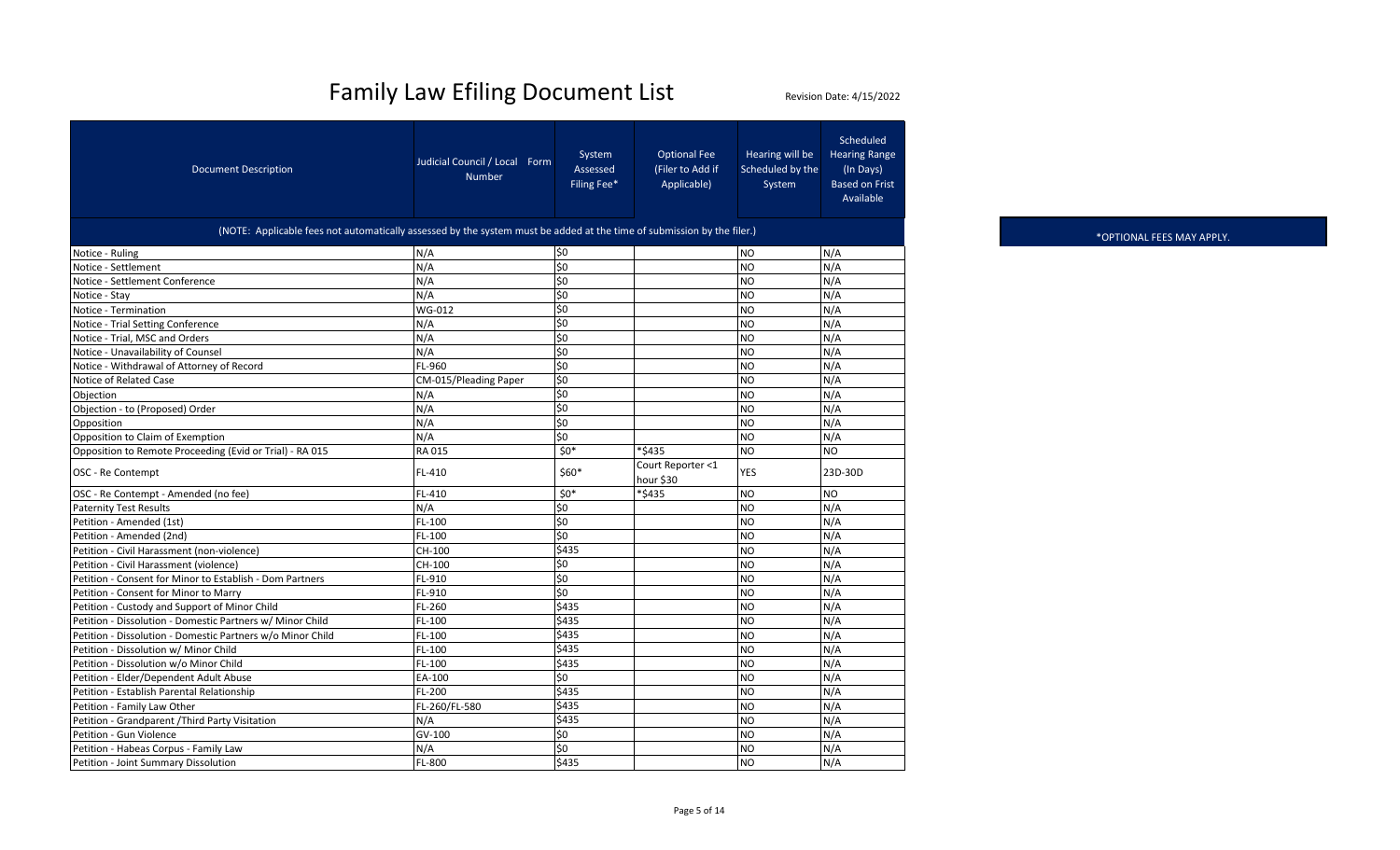| <b>Document Description</b>                                                                                            | Judicial Council / Local Form<br><b>Number</b> | System<br>Assessed<br>Filing Fee* | <b>Optional Fee</b><br>(Filer to Add if<br>Applicable) | Hearing will be<br>Scheduled by the<br>System | Scheduled<br><b>Hearing Range</b><br>(In Days)<br><b>Based on Frist</b><br>Available |  |  |  |  |
|------------------------------------------------------------------------------------------------------------------------|------------------------------------------------|-----------------------------------|--------------------------------------------------------|-----------------------------------------------|--------------------------------------------------------------------------------------|--|--|--|--|
| (NOTE: Applicable fees not automatically assessed by the system must be added at the time of submission by the filer.) |                                                |                                   |                                                        |                                               |                                                                                      |  |  |  |  |
| Petition - Joint Summary Dissolution - Domestic Partners                                                               | FL-800                                         | \$435                             |                                                        | <b>NO</b>                                     | N/A                                                                                  |  |  |  |  |
| Petition - Legal Separation - Dom Partners w/ Minor Child                                                              | FL-100                                         | \$435                             |                                                        | N <sub>O</sub>                                | N/A                                                                                  |  |  |  |  |
| Petition - Legal Separation - Dom Partners w/o Minor Child                                                             | FL-100                                         | \$435                             |                                                        | <b>NO</b>                                     | N/A                                                                                  |  |  |  |  |
| Petition - Legal Separation w/ Minor Child                                                                             | FL-100                                         | \$435                             |                                                        | N <sub>O</sub>                                | N/A                                                                                  |  |  |  |  |
| Petition - Legal Separation w/o Minor Child                                                                            | FL-100                                         | \$435                             |                                                        | <b>NO</b>                                     | N/A                                                                                  |  |  |  |  |
| Petition - Minor's Contract                                                                                            | <b>FAM-172</b>                                 | \$435                             |                                                        | <b>NO</b>                                     | N/A                                                                                  |  |  |  |  |
| Petition - Nullity - Domestic Partners w/ Minor Child                                                                  | FL-100                                         | \$435                             |                                                        | <b>NO</b>                                     | N/A                                                                                  |  |  |  |  |
| Petition - Nullity - Domestic Partners w/o Minor Child                                                                 | FL-100                                         | \$435                             |                                                        | <b>NO</b>                                     | N/A                                                                                  |  |  |  |  |
| Petition - Nullity w/ Minor Child                                                                                      | FL-100                                         | \$435                             |                                                        | <b>NO</b>                                     | N/A                                                                                  |  |  |  |  |
| Petition - Nullity w/o Minor Child                                                                                     | FL-100                                         | \$435                             |                                                        | N <sub>O</sub>                                | N/A                                                                                  |  |  |  |  |
| Petition - Request - Set Aside Voluntary Dec. of Paternity                                                             | FL-280                                         | \$435                             |                                                        | <b>NO</b>                                     | N/A                                                                                  |  |  |  |  |
| Petition - School Violence (non-violence)                                                                              | SV-100                                         | \$435                             |                                                        | <b>NO</b>                                     | N/A                                                                                  |  |  |  |  |
| Petition - School Violence (violence)                                                                                  | SV-100                                         | \$0                               |                                                        | <b>NO</b>                                     | N/A                                                                                  |  |  |  |  |
| Petition - Supplemental Complaint                                                                                      | FL-600                                         | $\overline{50}$                   |                                                        | N <sub>O</sub>                                | N/A                                                                                  |  |  |  |  |
| Petition - Support Spouse                                                                                              | N/A                                            | \$435                             |                                                        | N <sub>O</sub>                                | N/A                                                                                  |  |  |  |  |
| Petition - Transfer In Case - No Fee                                                                                   | FL-560                                         | \$0                               |                                                        | N <sub>O</sub>                                | N/A                                                                                  |  |  |  |  |
| Petition - Transitional Housing/Program Misconduct                                                                     | TH-100                                         | \$435                             |                                                        | <b>NO</b>                                     | N/A                                                                                  |  |  |  |  |
| Petition - Transitional Housing/Program Misconduct (no fee)                                                            | TH-100                                         | \$0                               |                                                        | N <sub>O</sub>                                | N/A                                                                                  |  |  |  |  |
| Petition - Withdrawal of Funds From Blocked Account                                                                    | MC-357                                         | \$60                              |                                                        | <b>NO</b>                                     | N/A                                                                                  |  |  |  |  |
| Petition - Workplace Violence (non-violence)                                                                           | WV-100                                         | \$435                             |                                                        | <b>NO</b>                                     | N/A                                                                                  |  |  |  |  |
| Petition - Workplace Violence (violence)                                                                               | WV-100                                         | \$0                               |                                                        | <b>NO</b>                                     | N/A                                                                                  |  |  |  |  |
| Post-Judgment Request for Order Case Mgmt Statement FAM 119                                                            | FAM 119/ FAM 120                               | \$0                               |                                                        | <b>NO</b>                                     | N/A                                                                                  |  |  |  |  |
| <b>Premarital Counseling for Minors</b>                                                                                | N/A                                            | \$0                               |                                                        | N <sub>O</sub>                                | N/A                                                                                  |  |  |  |  |
| Proof of Completion                                                                                                    | N/A                                            | \$0                               |                                                        | <b>NO</b>                                     | N/A                                                                                  |  |  |  |  |
| Proof of Enrollment                                                                                                    | N/A                                            | \$0                               |                                                        | N <sub>O</sub>                                | N/A                                                                                  |  |  |  |  |
| Proof of Firearms Turned In/Sold/Stored                                                                                | CH/GV/SV/WV/EA 800, DV<br>w/M, DV w/o M 800    | \$0                               |                                                        | <b>NO</b>                                     | N/A                                                                                  |  |  |  |  |
| Proof of Publication                                                                                                   | N/A                                            | \$0                               |                                                        | <b>NO</b>                                     | N/A                                                                                  |  |  |  |  |
| Proof of Service                                                                                                       | FL-330                                         | \$0                               |                                                        | N <sub>O</sub>                                | N/A                                                                                  |  |  |  |  |
| Proof of Service - Mail                                                                                                | FL-335                                         | \$0                               |                                                        | <b>NO</b>                                     | N/A                                                                                  |  |  |  |  |
| Proof of Service of Summons                                                                                            | FL-115                                         | \$0                               |                                                        | <b>NO</b>                                     | N/A                                                                                  |  |  |  |  |
| Proof of Service of Summons - Amended Petition                                                                         | FL-115                                         | \$0                               |                                                        | <b>NO</b>                                     | N/A                                                                                  |  |  |  |  |
| Proof of Service of Summons by Posting                                                                                 | FL-985                                         | \$0                               |                                                        | <b>NO</b>                                     | N/A                                                                                  |  |  |  |  |
| Proof of Service of Summons by Publication                                                                             | N/A                                            | \$0                               |                                                        | N <sub>O</sub>                                | N/A                                                                                  |  |  |  |  |
| Proposed - ADA Request                                                                                                 | MC-410 (Optional)                              | \$0                               |                                                        | <b>NO</b>                                     | N/A                                                                                  |  |  |  |  |
| Proposed - Default                                                                                                     | FL-165                                         | \$0                               |                                                        | <b>NO</b>                                     | N/A                                                                                  |  |  |  |  |
| Proposed - Stipulation and Order                                                                                       | N/A                                            | \$20                              |                                                        | N <sub>O</sub>                                | N/A                                                                                  |  |  |  |  |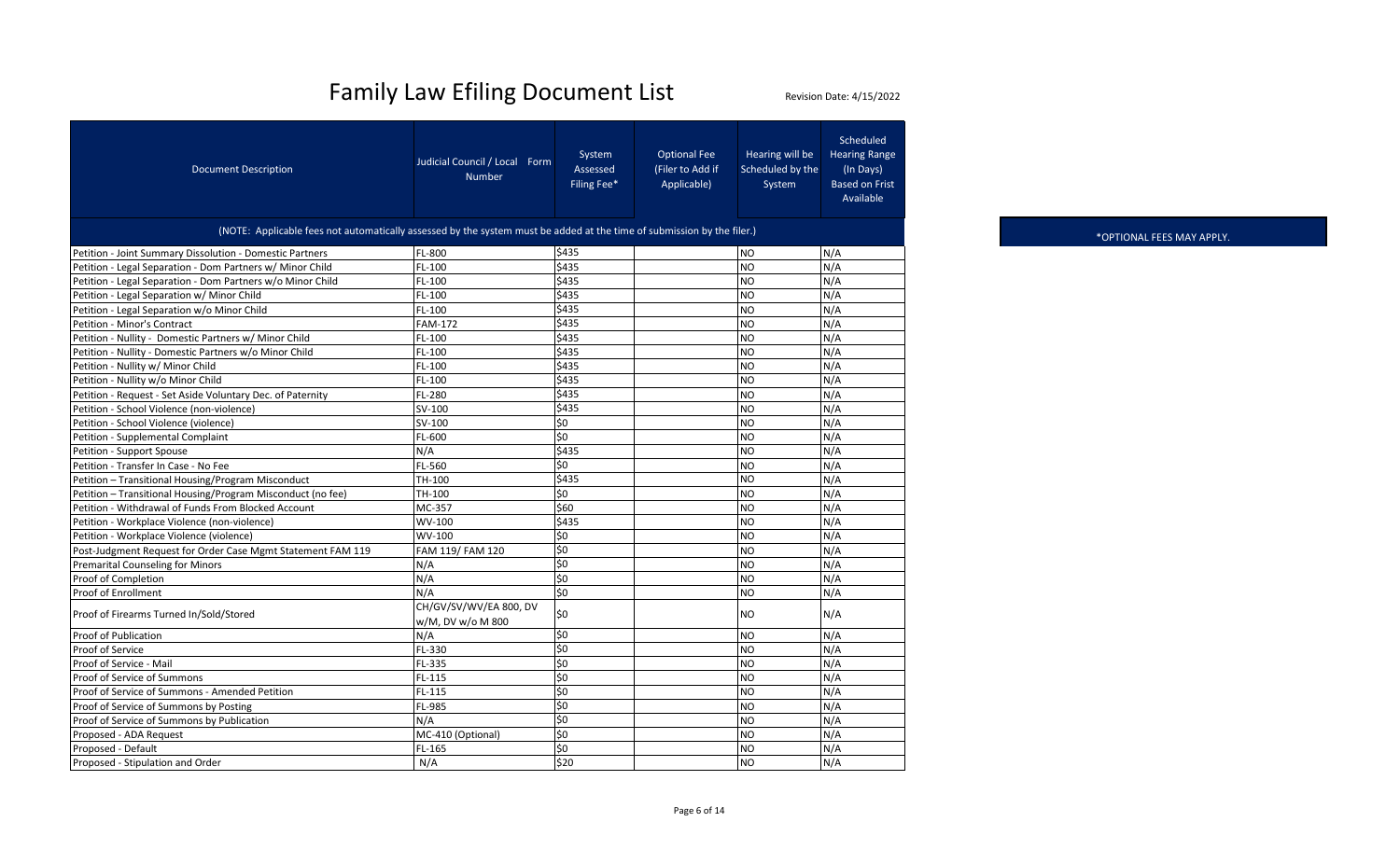| <b>Document Description</b>                                                                                            | Judicial Council / Local Form<br><b>Number</b> | System<br>Assessed<br>Filing Fee* | <b>Optional Fee</b><br>(Filer to Add if<br>Applicable) | Hearing will be<br>Scheduled by the<br>System | <b>Scheduled</b><br><b>Hearing Range</b><br>(In Days)<br><b>Based on Frist</b><br>Available |  |  |  |  |
|------------------------------------------------------------------------------------------------------------------------|------------------------------------------------|-----------------------------------|--------------------------------------------------------|-----------------------------------------------|---------------------------------------------------------------------------------------------|--|--|--|--|
| (NOTE: Applicable fees not automatically assessed by the system must be added at the time of submission by the filer.) |                                                |                                   |                                                        |                                               |                                                                                             |  |  |  |  |
| Proposed Additional Cost Waiver - FW002                                                                                | FW-002                                         | \$0                               |                                                        | NO                                            | N/A                                                                                         |  |  |  |  |
| Proposed Fee Waiver - FW003                                                                                            | FW-003                                         | \$0                               |                                                        | <b>NO</b>                                     | N/A                                                                                         |  |  |  |  |
| Proposed Fee Waiver - FW008                                                                                            | <b>FW-008</b>                                  | \$0                               |                                                        | NO                                            | N/A                                                                                         |  |  |  |  |
| Proposed Fee Waiver - FW012                                                                                            | FW-012                                         | \$0                               |                                                        | N <sub>O</sub>                                | N/A                                                                                         |  |  |  |  |
| Proposed Form - Restraining Order - Amended                                                                            | DV/CH/EA/GV/SV/WV109,<br>110, 100              | \$0                               |                                                        | <b>NO</b>                                     | N/A                                                                                         |  |  |  |  |
| Proposed Form 109 - Notice - Court Hearing                                                                             | CH/GV/SV/WV 109                                | \$0                               |                                                        | <b>NO</b>                                     | N/A                                                                                         |  |  |  |  |
| Proposed Form 110 Temporary Restraining Order                                                                          | DV/CH/EA/GV/SV/WV 110                          | \$0                               |                                                        | N <sub>O</sub>                                | N/A                                                                                         |  |  |  |  |
| Proposed Form 116 - Reissuance TRO                                                                                     | CH/GV/SV/WV 116                                | \$0                               |                                                        | <b>NO</b>                                     | N/A                                                                                         |  |  |  |  |
| Proposed Form 130 - Restraining Order After Hearing                                                                    | DV/CH/EA/GV/SV/WV 130                          | \$0                               |                                                        | <b>NO</b>                                     | N/A                                                                                         |  |  |  |  |
| Proposed Form 610 Mod/Term Restraining Order                                                                           | CH/GV/SV/WV/DV/EA 610                          | \$0                               |                                                        | <b>NO</b>                                     | N/A                                                                                         |  |  |  |  |
| Proposed Form 630 - Mod/Term Restraining Order                                                                         | DV/CH/EA/GV/SV/WV 630                          | \$0                               |                                                        | N <sub>O</sub>                                | N/A                                                                                         |  |  |  |  |
| Proposed Form 710 - Notice - Hearing Renew Restraining Order                                                           | CH/GV/SV/WV 710                                | \$0                               |                                                        | <b>NO</b>                                     | N/A                                                                                         |  |  |  |  |
| Proposed Form 730 - Renew Restraining Order                                                                            | DV/CH/EA/GV/SV/WV 730                          | \$0                               |                                                        | <b>NO</b>                                     | N/A                                                                                         |  |  |  |  |
| Proposed Form CH-165 - Minor's Info (Confidential)                                                                     | CH-165                                         | \$0                               |                                                        | N <sub>O</sub>                                | N/A                                                                                         |  |  |  |  |
| Proposed Form CH165 - Minor's Info Confidential (Public)                                                               | CH-165                                         | $\overline{50}$                   |                                                        | N <sub>O</sub>                                | N/A                                                                                         |  |  |  |  |
| Proposed Form CH-179 - Release Minor's Info (Confidential)                                                             | CH-179                                         | \$0                               |                                                        | <b>NO</b>                                     | N/A                                                                                         |  |  |  |  |
| Proposed Form CH-179 - Release Minor's Info (Public)                                                                   | CH-179                                         | \$0                               |                                                        | <b>NO</b>                                     | N/A                                                                                         |  |  |  |  |
| Proposed Form DV-165 - Minor's Info (Confidential)                                                                     | DV-165                                         | \$0                               |                                                        | N <sub>O</sub>                                | N/A                                                                                         |  |  |  |  |
| Proposed Form DV165 - Minor's Info Confidential (Public)                                                               | DV-165                                         | \$0                               |                                                        | <b>NO</b>                                     | N/A                                                                                         |  |  |  |  |
| Proposed Form DV-179 - Release Minor's Info (Confidential)                                                             | DV-179                                         | \$0                               |                                                        | <b>NO</b>                                     | N/A                                                                                         |  |  |  |  |
| Proposed Form DV-179 - Release Minor's Info (Public)                                                                   | DV-179                                         | \$0                               |                                                        | N <sub>O</sub>                                | N/A                                                                                         |  |  |  |  |
| Proposed Judgment - FL 180 - After Hearing                                                                             | FL-180                                         | $50*$                             | *\$435                                                 | N <sub>O</sub>                                | <b>NO</b>                                                                                   |  |  |  |  |
| Proposed Judgment - FL 180 - FC2336                                                                                    | FL-180                                         | $$0*$                             | *\$435                                                 | <b>NO</b>                                     | <b>NO</b>                                                                                   |  |  |  |  |
| Proposed Judgment - FL 180 - Other                                                                                     | FL-180                                         | $50*$                             | *\$435                                                 | <b>NO</b>                                     | <b>NO</b>                                                                                   |  |  |  |  |
| Proposed Judgment - FL 180 - Stipulated                                                                                | FL-180                                         | $50*$                             | *\$435                                                 | <b>NO</b>                                     | <b>NO</b>                                                                                   |  |  |  |  |
| Proposed Judgment - FL 180 - Supplemental                                                                              | FL-180                                         | $50*$                             | *\$435                                                 | N <sub>O</sub>                                | <b>NO</b>                                                                                   |  |  |  |  |
| Proposed Judgment - FL 190 - Notice of Entry                                                                           | FL-190                                         | $$0*$                             | *\$435                                                 | <b>NO</b>                                     | <b>NO</b>                                                                                   |  |  |  |  |
| Proposed Judgment - FL 250 - Parentage                                                                                 | FL-250                                         | $$0*$                             | *\$435                                                 | <b>NO</b>                                     | <b>NO</b>                                                                                   |  |  |  |  |
| Proposed Judgment - FL 825 - Summary Dissolution                                                                       | FL-825                                         | $50*$                             | *\$435                                                 | N <sub>O</sub>                                | <b>NO</b>                                                                                   |  |  |  |  |
| Proposed ODR Parenting Plan Agreement                                                                                  | N/A                                            | \$0                               |                                                        | <b>NO</b>                                     | N/A                                                                                         |  |  |  |  |
| Proposed Order                                                                                                         | N/A                                            | \$0                               |                                                        | <b>NO</b>                                     | N/A                                                                                         |  |  |  |  |
| Proposed Order - After Hearing                                                                                         | N/A                                            | \$0                               |                                                        | <b>NO</b>                                     | N/A                                                                                         |  |  |  |  |
| Proposed Order - After Hearing - Findings and Order                                                                    | FL-340                                         | \$0                               |                                                        | N <sub>O</sub>                                | N/A                                                                                         |  |  |  |  |
| Proposed Order - Application for Rehearing                                                                             | N/A                                            | \$0                               |                                                        | <b>NO</b>                                     | N/A                                                                                         |  |  |  |  |
| Proposed Order - Application-Order Health Insurance Coverage                                                           | N/A                                            | $$0*$                             | *\$435                                                 | N <sub>O</sub>                                | <b>NO</b>                                                                                   |  |  |  |  |
| Proposed Order - Appointment of Expert (Evidence Code 730)                                                             | N/A                                            | \$0                               |                                                        | <b>NO</b>                                     | N/A                                                                                         |  |  |  |  |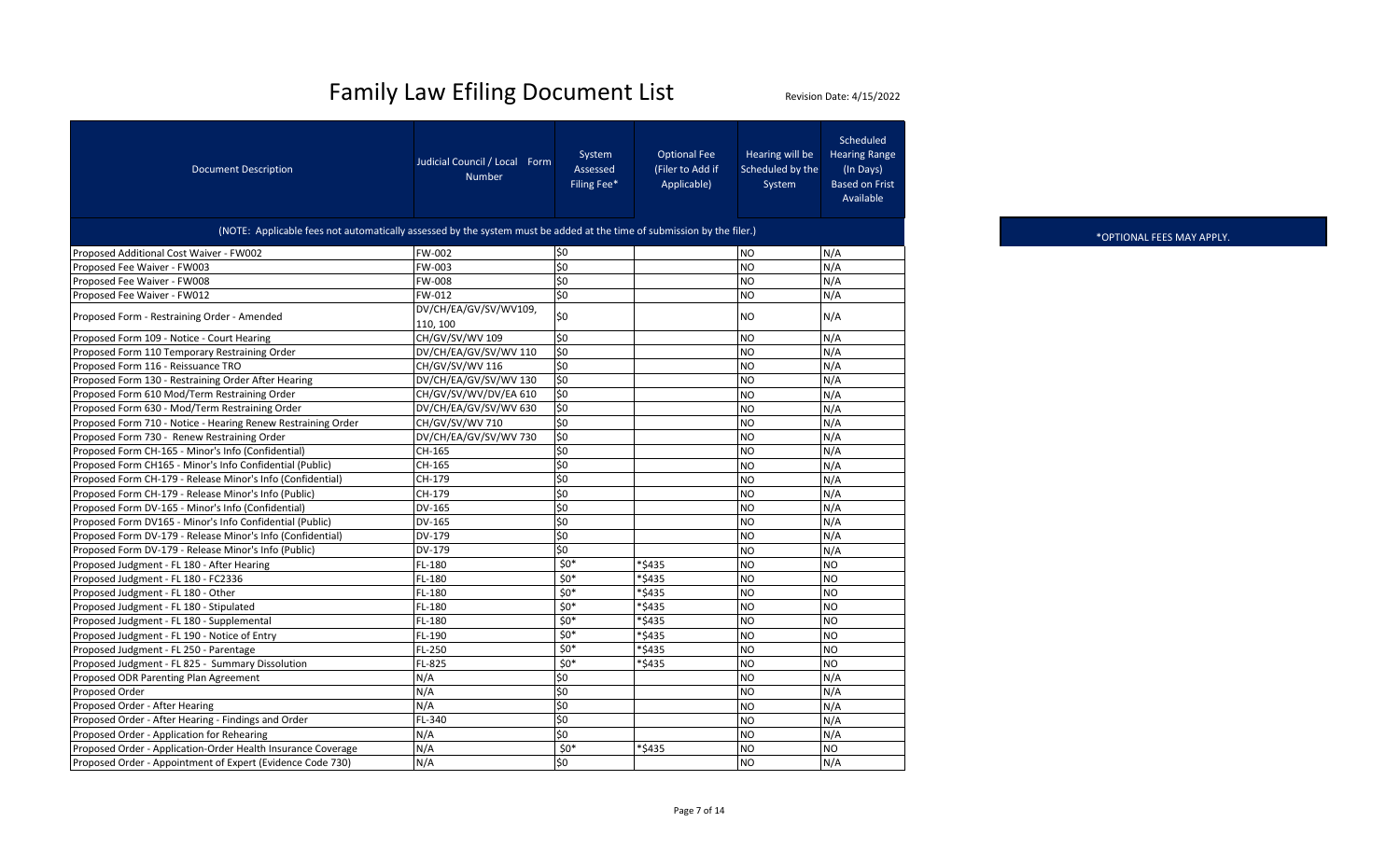| <b>Document Description</b>                                                                                            | Judicial Council / Local Form<br><b>Number</b> | System<br>Assessed<br>Filing Fee* | <b>Optional Fee</b><br>(Filer to Add if<br>Applicable)             | Hearing will be<br>Scheduled by the<br>System | Scheduled<br><b>Hearing Range</b><br>(In Days)<br><b>Based on Frist</b><br>Available |
|------------------------------------------------------------------------------------------------------------------------|------------------------------------------------|-----------------------------------|--------------------------------------------------------------------|-----------------------------------------------|--------------------------------------------------------------------------------------|
| (NOTE: Applicable fees not automatically assessed by the system must be added at the time of submission by the filer.) |                                                |                                   |                                                                    |                                               |                                                                                      |
| Proposed Order - Child Support - Expedited                                                                             | N/A                                            | \$0                               |                                                                    | NO                                            | N/A                                                                                  |
| Proposed Order - Child Support - FL 195 - Withhold Income                                                              | FL-195                                         | \$0                               |                                                                    | <b>NO</b>                                     | N/A                                                                                  |
| Proposed Order - Consolidation                                                                                         | N/A                                            | Ś0                                |                                                                    | N <sub>O</sub>                                | N/A                                                                                  |
| Proposed Order - Court Appointed Minor Counsel                                                                         | FL-323                                         | \$0                               |                                                                    | <b>NO</b>                                     | N/A                                                                                  |
| Proposed Order - Earnings Assignment Spousal/Partner Support                                                           | FL-435                                         | \$0                               |                                                                    | N <sub>O</sub>                                | N/A                                                                                  |
| Proposed Order - Ex Parte                                                                                              | FL-305                                         | \$0                               |                                                                    | <b>NO</b>                                     | N/A                                                                                  |
| Proposed Order - Ex Parte - Restore Former Name                                                                        | FL-395                                         | \$0                               |                                                                    | N <sub>O</sub>                                | N/A                                                                                  |
| Proposed Order - Ex Parte - Seal Financial Records                                                                     | FL-395                                         | \$0                               |                                                                    | <b>NO</b>                                     | N/A                                                                                  |
| Proposed Order - Media Request MC-510                                                                                  | MC-510                                         | \$0                               |                                                                    | N <sub>O</sub>                                | N/A                                                                                  |
| Proposed Order - Minor's Contract                                                                                      | N/A                                            | \$0                               |                                                                    | <b>NO</b>                                     | N/A                                                                                  |
| Proposed Order - Order for Custody Evaluation                                                                          | N/A                                            | Ś0                                |                                                                    | N <sub>O</sub>                                | N/A                                                                                  |
| Proposed Order - Out-of-State/Tribal Court Restraining Order                                                           | DV-600                                         | \$0                               |                                                                    | <b>NO</b>                                     | N/A                                                                                  |
| Proposed Order - Payment of Attorney Fees & Cost                                                                       | N/A                                            | \$0                               |                                                                    | <b>NO</b>                                     | N/A                                                                                  |
| Proposed Order - Petition - Appointment of Guardian Ad Litem                                                           | FL-935/CIV-010                                 | \$0                               |                                                                    | N <sub>O</sub>                                | N/A                                                                                  |
| Proposed Order - Posting                                                                                               | FL-982                                         | \$0                               |                                                                    | N <sub>O</sub>                                | N/A                                                                                  |
| Proposed Order - Publication                                                                                           | FL-982                                         | \$0                               |                                                                    | <b>NO</b>                                     | N/A                                                                                  |
| Proposed Order - Qualified Domestic Relations Order                                                                    | N/A                                            | $$0*$                             | *\$435                                                             | <b>NO</b>                                     | NO                                                                                   |
| Proposed Order - Refund                                                                                                | LACIV <sub>150</sub>                           | \$0                               |                                                                    | NO                                            | N/A                                                                                  |
| Proposed Order - Reimbursement of Fees                                                                                 | N/A                                            | \$0                               |                                                                    | <b>NO</b>                                     | N/A                                                                                  |
| Proposed Order - Release of Exhibits - Permanent                                                                       | LASC REAM 045                                  | \$0                               |                                                                    | <b>NO</b>                                     | N/A                                                                                  |
| Proposed Order - Release of Exhibits - Temporary                                                                       | LASC REAM 013                                  | $\overline{50}$                   |                                                                    | <b>NO</b>                                     | N/A                                                                                  |
| Proposed Order - Remote Appearance - RA 020                                                                            | RA 020                                         | $$0*$                             | *\$435                                                             | NO                                            | NO                                                                                   |
| Proposed Order - Reschedule/ Reissuance of RFO                                                                         | FL-309                                         | $50*$                             | Family Law<br><b>Stipulation &amp; Order</b><br>\$20 (Continuance) | N <sub>O</sub>                                | N/A                                                                                  |
| Proposed Order - Reschedule/ Reissuance of RFO (Agreement)                                                             | FL-308                                         | $50*$                             | Family Law<br><b>Stipulation &amp; Order</b><br>\$20 (Continuance) | N <sub>O</sub>                                | N/A                                                                                  |
| Proposed Order - Safe at Home - Docs Under Seal                                                                        | SH 025                                         | \$0                               |                                                                    | N <sub>O</sub>                                | N/A                                                                                  |
| Proposed Order - Safe at Home - Ex Parte to Shorten Time                                                               | SH 035                                         | \$0                               |                                                                    | N <sub>O</sub>                                | N/A                                                                                  |
| Proposed Order - Settled Statement on Appeal                                                                           | APP-022                                        | \$0                               |                                                                    | <b>NO</b>                                     | N/A                                                                                  |
| Proposed Order - Special Immigrant Status                                                                              | FL-357                                         | \$0                               |                                                                    | N <sub>O</sub>                                | N/A                                                                                  |
| Proposed Order - Stay of Service of Earnings Assignment                                                                | FL-455                                         | \$0                               |                                                                    | <b>NO</b>                                     | N/A                                                                                  |
| Proposed Order - Support                                                                                               | N/A                                            | \$0                               |                                                                    | <b>NO</b>                                     | N/A                                                                                  |
| Proposed Order - Underage Marriage or Domestic Partnership                                                             | FL-915                                         | \$0                               |                                                                    | <b>NO</b>                                     | N/A                                                                                  |
| Proposed Order - Vacate Wage Assignment                                                                                | N/A                                            | \$0                               |                                                                    | N <sub>O</sub>                                | N/A                                                                                  |
| Proposed Order - Vacate/Set Aside Default                                                                              | N/A                                            | \$0                               |                                                                    | <b>NO</b>                                     | N/A                                                                                  |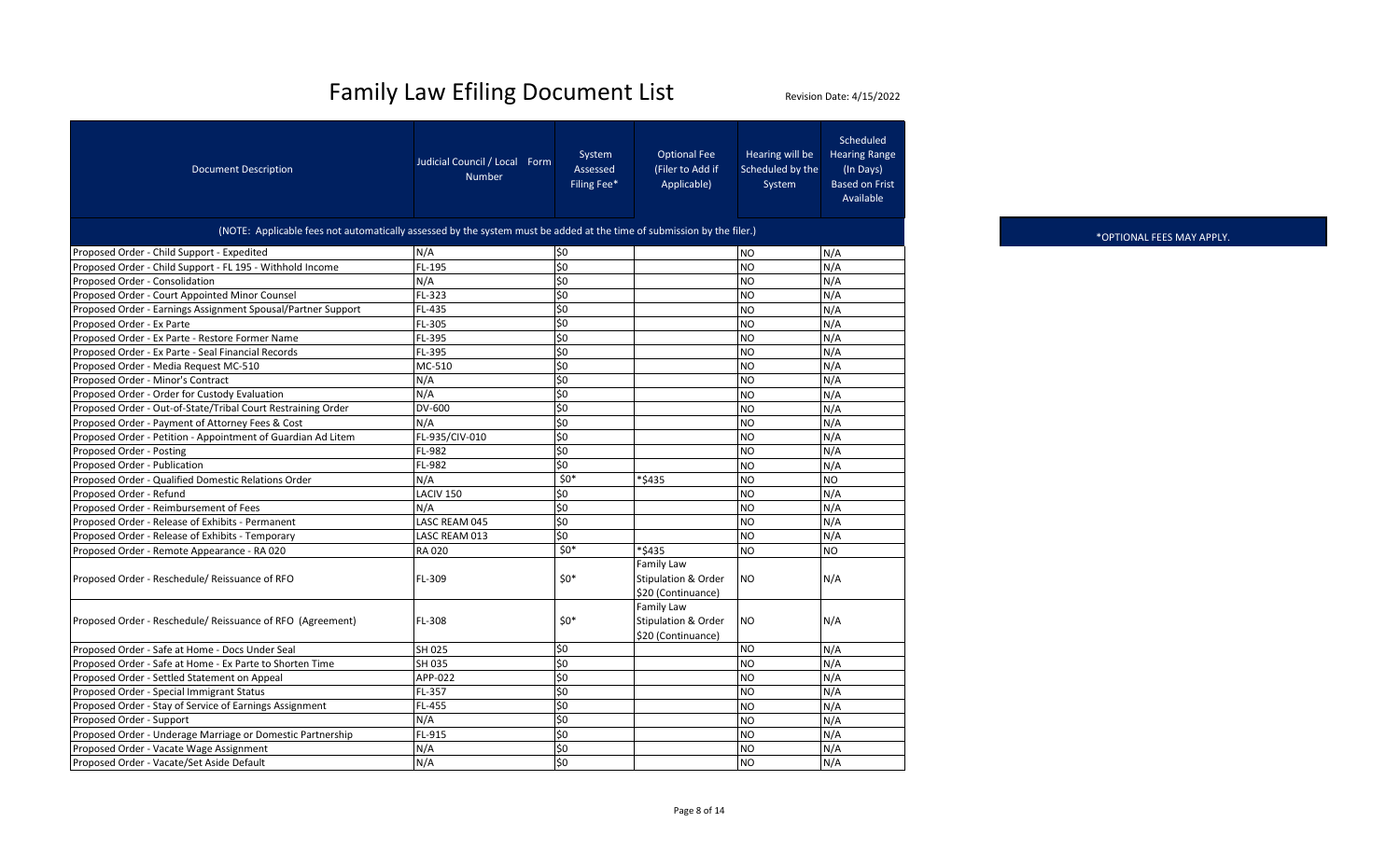| <b>Document Description</b>                                                                                            | Judicial Council / Local Form<br><b>Number</b> | System<br>Assessed<br>Filing Fee* | <b>Optional Fee</b><br>(Filer to Add if<br>Applicable) | Hearing will be<br>Scheduled by the<br>System | Scheduled<br><b>Hearing Range</b><br>(In Days)<br><b>Based on Frist</b><br>Available |  |  |  |  |
|------------------------------------------------------------------------------------------------------------------------|------------------------------------------------|-----------------------------------|--------------------------------------------------------|-----------------------------------------------|--------------------------------------------------------------------------------------|--|--|--|--|
| (NOTE: Applicable fees not automatically assessed by the system must be added at the time of submission by the filer.) |                                                |                                   |                                                        |                                               |                                                                                      |  |  |  |  |
| Proposed Order - Vacate/Set Aside Default Judgment                                                                     | N/A                                            | \$0                               |                                                        | <b>NO</b>                                     | N/A                                                                                  |  |  |  |  |
| Proposed Order - Vacate/Set Aside Dismissal                                                                            | N/A                                            | $\overline{50}$                   |                                                        | <b>NO</b>                                     | N/A                                                                                  |  |  |  |  |
| Proposed Order - Vacate/Set Aside Judgment                                                                             | N/A                                            | \$0                               |                                                        | N <sub>O</sub>                                | N/A                                                                                  |  |  |  |  |
| Proposed Order - Vexatious Litigant - Motion/RFO/Other                                                                 | $VL-100$                                       | \$0                               |                                                        | <b>NO</b>                                     | N/A                                                                                  |  |  |  |  |
| Proposed Order - Vexatious Litigant - New Litigation                                                                   | $VL-115$                                       | \$0                               |                                                        | <b>NO</b>                                     | N/A                                                                                  |  |  |  |  |
| Proposed Order - Vexatious Litigant - Remove from List                                                                 | $VL-125$                                       | $\overline{\xi}$                  |                                                        | <b>NO</b>                                     | N/A                                                                                  |  |  |  |  |
| Proposed Order - View Sealed Records                                                                                   | N/A                                            | \$0                               |                                                        | <b>NO</b>                                     | N/A                                                                                  |  |  |  |  |
| Proposed Order - Withdrawal of Attorney of Record                                                                      | N/A                                            | \$0                               |                                                        | <b>NO</b>                                     | N/A                                                                                  |  |  |  |  |
| Proposed Order - Withdrawal of Funds                                                                                   | MC-358                                         | \$0                               |                                                        | <b>NO</b>                                     | N/A                                                                                  |  |  |  |  |
| Proposed Order-Request to Continue                                                                                     | FL-309                                         | \$0                               |                                                        | <b>NO</b>                                     | N/A                                                                                  |  |  |  |  |
| Proposed Statement on Appeal APP-104/014 CR-135/143                                                                    | APP-014                                        | \$0                               |                                                        | <b>NO</b>                                     | N/A                                                                                  |  |  |  |  |
| Proposed Stipulation - Collaborative Law Case                                                                          | N/A                                            | $$0*$                             | *\$435                                                 | N <sub>O</sub>                                | NO                                                                                   |  |  |  |  |
| Proposed Stipulation & Order - Appointment of Private Judge                                                            | <b>FAM 200</b>                                 | \$20                              |                                                        | <b>NO</b>                                     | N/A                                                                                  |  |  |  |  |
| Proposed Stipulation & Order - Child Support w/ Judgment                                                               | FL-350                                         | \$0                               |                                                        | <b>NO</b>                                     | N/A                                                                                  |  |  |  |  |
| Proposed Stipulation & Order - Child Support w/out Judgment                                                            | FL-350                                         | \$20                              |                                                        | <b>NO</b>                                     | N/A                                                                                  |  |  |  |  |
| Proposed Stipulation & Order - Court Commissioner                                                                      | LACIV 117                                      | \$0                               |                                                        | N <sub>O</sub>                                | N/A                                                                                  |  |  |  |  |
| Proposed Stipulation & Order - Court Evaluator                                                                         | N/A                                            | \$0                               |                                                        | N <sub>O</sub>                                | N/A                                                                                  |  |  |  |  |
| Proposed Stipulation & Order - Custody and/or Visitation                                                               | FL-355                                         | \$20                              |                                                        | <b>NO</b>                                     | N/A                                                                                  |  |  |  |  |
| Proposed Stipulation & Order - FCS Parenting Plan Agreement                                                            | N/A                                            | \$0                               |                                                        | <b>NO</b>                                     | N/A                                                                                  |  |  |  |  |
| Proposed Stipulation & Order - No Fee                                                                                  | N/A                                            | \$0                               |                                                        | N <sub>O</sub>                                | N/A                                                                                  |  |  |  |  |
| Proposed Stipulation & Order - ODR Parenting Plan Agreement                                                            | N/A                                            | \$0                               |                                                        | <b>NO</b>                                     | N/A                                                                                  |  |  |  |  |
| Proposed Stipulation & Order - Temporary Judge                                                                         | LACIV 117                                      | \$20                              |                                                        | <b>NO</b>                                     | N/A                                                                                  |  |  |  |  |
| <b>Psychological Evaluation</b>                                                                                        | N/A                                            | \$0                               |                                                        | <b>NO</b>                                     | N/A                                                                                  |  |  |  |  |
| Receipt - Depository/Order to Deposit Money                                                                            | N/A                                            | $\overline{\xi}$                  |                                                        | <b>NO</b>                                     | N/A                                                                                  |  |  |  |  |
| Receipt of Records                                                                                                     | N/A                                            | \$0                               |                                                        | <b>NO</b>                                     | N/A                                                                                  |  |  |  |  |
| Registration of Out-of-State Custody Order                                                                             | FL-580                                         | \$435                             |                                                        | <b>NO</b>                                     | N/A                                                                                  |  |  |  |  |
| Reply                                                                                                                  | N/A                                            | \$0                               |                                                        | <b>NO</b>                                     | N/A                                                                                  |  |  |  |  |
| Request - Accom by Persons w/Disabilities and Response MC410                                                           | MC-410                                         | \$0                               |                                                        | <b>NO</b>                                     | N/A                                                                                  |  |  |  |  |
| REQUEST - CONTINUE HEARING (FL306)                                                                                     | FL-306                                         | \$20                              |                                                        | <b>NO</b>                                     | N/A                                                                                  |  |  |  |  |
| Request - Correct or Vacate Judgment                                                                                   | <b>Pleading Paper</b>                          | \$0                               |                                                        | <b>NO</b>                                     | N/A                                                                                  |  |  |  |  |
| <b>Request - Default Setting</b>                                                                                       | <b>FAM031</b>                                  | \$0                               |                                                        | <b>NO</b>                                     | N/A                                                                                  |  |  |  |  |
| Request - Dismissal                                                                                                    | CIV-110                                        | \$0                               |                                                        | <b>NO</b>                                     | N/A                                                                                  |  |  |  |  |
| Request - Enter Default FL165                                                                                          | FL-165                                         | \$0                               |                                                        | <b>NO</b>                                     | N/A                                                                                  |  |  |  |  |
| Request - File New Litigation by Vexatious Litigant                                                                    | $VL-110$                                       | \$0                               |                                                        | <b>NO</b>                                     | N/A                                                                                  |  |  |  |  |
| Request - Hrg on Registration of Support Order                                                                         | FL-575                                         | \$0                               |                                                        | <b>NO</b>                                     | N/A                                                                                  |  |  |  |  |
| Request - Hrg on Registration Out-of-State Custody Order                                                               | FL-585                                         | \$60*                             | Court Reporter <1<br>hour \$30                         | <b>NO</b>                                     | N/A                                                                                  |  |  |  |  |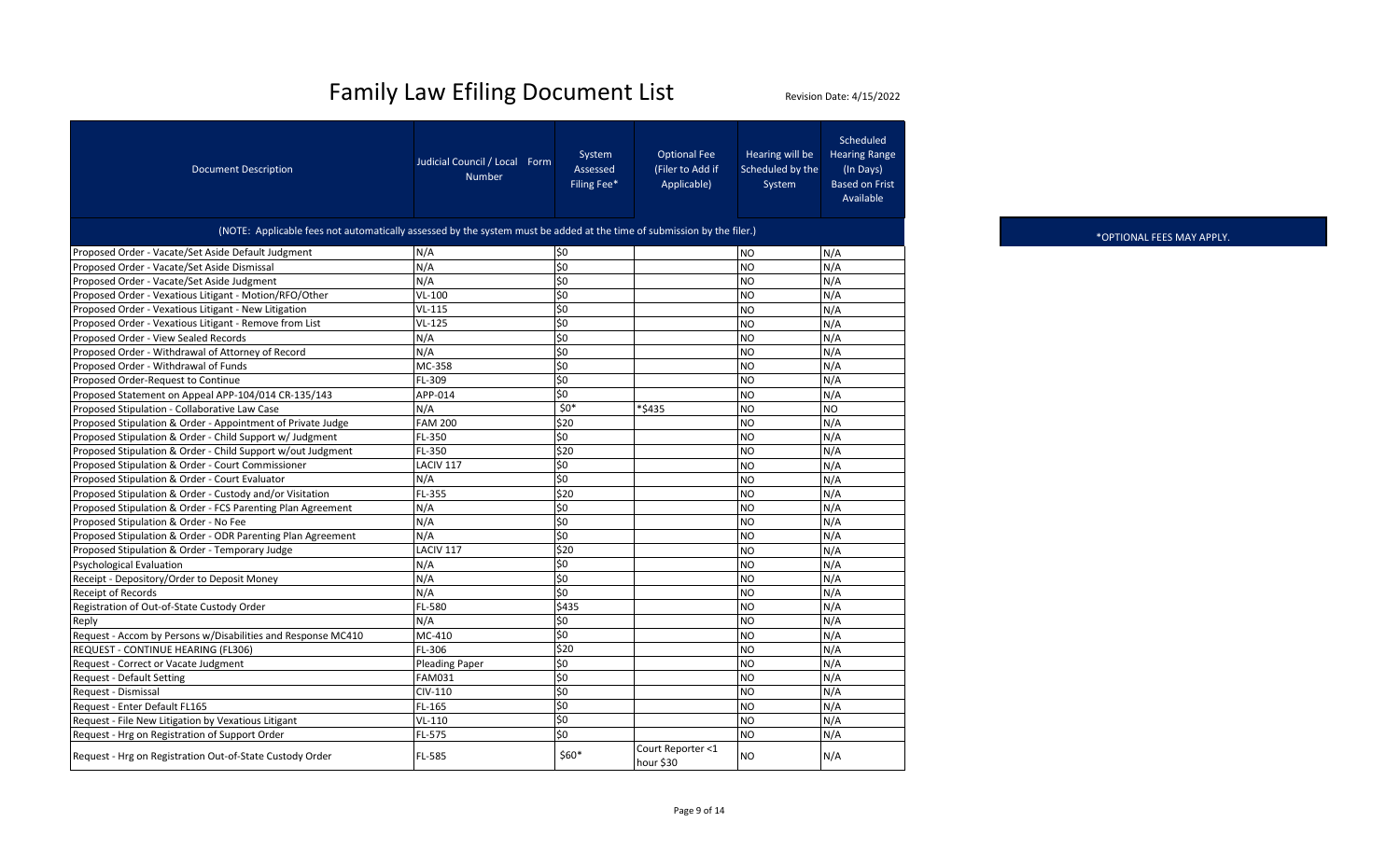| <b>Document Description</b>                                                                                            | Judicial Council / Local Form<br><b>Number</b> | System<br>Assessed<br>Filing Fee* | <b>Optional Fee</b><br>(Filer to Add if<br>Applicable) | Hearing will be<br>Scheduled by the<br>System | Scheduled<br><b>Hearing Range</b><br>(In Days)<br><b>Based on Frist</b><br>Available |
|------------------------------------------------------------------------------------------------------------------------|------------------------------------------------|-----------------------------------|--------------------------------------------------------|-----------------------------------------------|--------------------------------------------------------------------------------------|
| (NOTE: Applicable fees not automatically assessed by the system must be added at the time of submission by the filer.) |                                                |                                   |                                                        |                                               |                                                                                      |
| Request - Judicial Notice                                                                                              | N/A                                            | \$0                               |                                                        | <b>NO</b>                                     | N/A                                                                                  |
| Request - Minor's Info Confidential CH160 (Confidential)                                                               | $CH-160$                                       | $\overline{\xi}$                  |                                                        | <b>NO</b>                                     | N/A                                                                                  |
| Request - Minor's Info Confidential DV160 (Confidential)                                                               | DV-160                                         | \$0                               |                                                        | <b>NO</b>                                     | N/A                                                                                  |
| Request - Mod/Term a Restraining Order (Form 600)                                                                      | CH-600                                         | \$0                               |                                                        | <b>NO</b>                                     | N/A                                                                                  |
| Request - Release Confidential Marriage License/Certificate                                                            | <b>FAM171</b>                                  | \$0                               |                                                        | <b>NO</b>                                     | N/A                                                                                  |
| Request - Release of Minor's Confidential Information CH-176                                                           | CH-176                                         | \$0                               |                                                        | <b>NO</b>                                     | N/A                                                                                  |
| Request - Release of Minor's Confidential Information DV-176                                                           | DV-176                                         | \$0                               |                                                        | <b>NO</b>                                     | N/A                                                                                  |
| Request - Renew Restraining Order (Form 700)                                                                           | DV/CH/EA/GV/SV/WV 700                          | \$0                               |                                                        | <b>NO</b>                                     | N/A                                                                                  |
| Request - Special Immigrant Juvenile Status                                                                            | FL-356                                         | \$0                               |                                                        | <b>NO</b>                                     | N/A                                                                                  |
| Request - Telephonic Appearance                                                                                        | FL-679                                         | $$0*$                             | *\$435                                                 | <b>NO</b>                                     | N/A                                                                                  |
| <b>Request - Trial Setting</b>                                                                                         | <b>FAM014</b>                                  | \$0                               |                                                        | <b>NO</b>                                     | N/A                                                                                  |
| Request - Trial Setting-Counter                                                                                        | <b>FAM014</b>                                  | \$0                               |                                                        | <b>NO</b>                                     | N/A                                                                                  |
| Request & Declaration - Final Judgment (Summary Dissolution)                                                           | FL-970                                         | \$0                               |                                                        | <b>NO</b>                                     | N/A                                                                                  |
| Request and Proposed Order-Continue Hearing                                                                            | N/A                                            | \$20                              |                                                        | <b>NO</b>                                     | N/A                                                                                  |
| Request for Continuance - Transfer In Case - No Fee                                                                    | N/A                                            | \$0                               |                                                        | <b>NO</b>                                     | N/A                                                                                  |
| Request for Refund                                                                                                     | LACIV150                                       | Ś0                                |                                                        | <b>NO</b>                                     | N/A                                                                                  |
| Request to Continue and Reissue TRO (Form 115)                                                                         | DV/CH/EA/GV/SV/WV 115                          | \$0                               |                                                        | <b>NO</b>                                     | N/A                                                                                  |
| Response                                                                                                               | CH-115 (request to continue<br>hearing)        | \$0                               |                                                        | <b>NO</b>                                     | N/A                                                                                  |
| Response - Application for Expedited Child Support                                                                     | FL-381                                         | Ś0                                |                                                        | <b>NO</b>                                     | N/A                                                                                  |
| Response - Civil Harassment (non-violence)                                                                             | CH-120                                         | \$435                             |                                                        | <b>NO</b>                                     | N/A                                                                                  |
| Response - Civil Harassment (violence)                                                                                 | CH-120                                         | \$0                               |                                                        | <b>NO</b>                                     | N/A                                                                                  |
| Response - Dissolution, Nullity, Legal Separation                                                                      | FL-120                                         | \$435                             |                                                        | <b>NO</b>                                     | N/A                                                                                  |
| Response - Domestic Violence                                                                                           | DV-120                                         | \$0                               |                                                        | <b>NO</b>                                     | N/A                                                                                  |
| Response - Elder/Dependent Abuse                                                                                       | EA-120                                         | \$0                               |                                                        | <b>NO</b>                                     | N/A                                                                                  |
| Response - Gun Violence                                                                                                | GV-120                                         | \$0                               |                                                        | <b>NO</b>                                     | N/A                                                                                  |
| Response - Paternity/Petition for Custody & Support                                                                    | FL-220                                         | \$435                             |                                                        | <b>NO</b>                                     | N/A                                                                                  |
| Response - Req to Mod/Term Restraining Order (Form 620)                                                                | CH-620                                         | \$0                               |                                                        | <b>NO</b>                                     | N/A                                                                                  |
| Response - Request Release Minor's Confidential Info CH-178                                                            | CH-178                                         | \$0                               |                                                        | <b>NO</b>                                     | N/A                                                                                  |
| Response - Request Release Minor's Confidential Info DV-178                                                            | DV-178                                         | \$0                               |                                                        | <b>NO</b>                                     | N/A                                                                                  |
| Response - Request to Renew Restraining Order (Form 720)                                                               | CH/DV/CH/GV/SV/WV/EA<br>720                    | \$0                               |                                                        | <b>NO</b>                                     | N/A                                                                                  |
| Response - School Violence (non-violence)                                                                              | SV-120                                         | \$435                             |                                                        | <b>NO</b>                                     | N/A                                                                                  |
| Response - School Violence (violence)                                                                                  | SV-120                                         | \$0                               |                                                        | <b>NO</b>                                     | N/A                                                                                  |
| Response - Transitional Housing/Program Misconduct                                                                     | N/A                                            | $\overline{\xi}$                  |                                                        | <b>NO</b>                                     | N/A                                                                                  |
| Response - Workplace Violence (non-violence)                                                                           | WV-120                                         | \$435                             |                                                        | <b>NO</b>                                     | N/A                                                                                  |
| Response - Workplace Violence (violence)                                                                               | WV-120                                         | \$0                               |                                                        | <b>NO</b>                                     | N/A                                                                                  |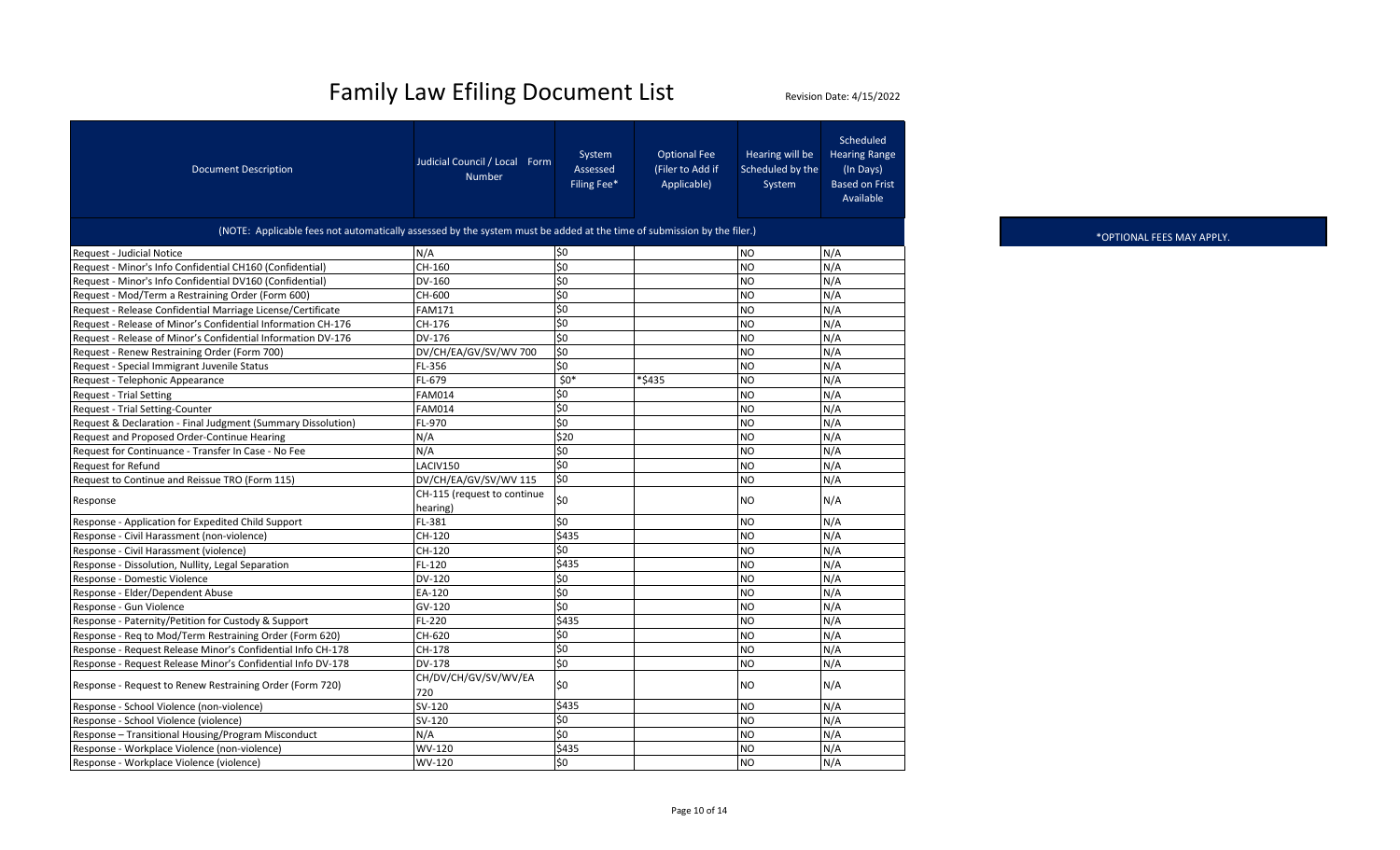| <b>Document Description</b>                                                                                            | Judicial Council / Local Form<br><b>Number</b> | System<br>Assessed<br>Filing Fee* | <b>Optional Fee</b><br>(Filer to Add if<br>Applicable) | Hearing will be<br>Scheduled by the<br>System | Scheduled<br><b>Hearing Range</b><br>(In Days)<br><b>Based on Frist</b><br>Available |  |  |  |
|------------------------------------------------------------------------------------------------------------------------|------------------------------------------------|-----------------------------------|--------------------------------------------------------|-----------------------------------------------|--------------------------------------------------------------------------------------|--|--|--|
| (NOTE: Applicable fees not automatically assessed by the system must be added at the time of submission by the filer.) |                                                |                                   |                                                        |                                               |                                                                                      |  |  |  |
| Response (Amended)                                                                                                     | FL-120/FL-220                                  | \$0                               |                                                        | <b>NO</b>                                     | N/A                                                                                  |  |  |  |
| <b>Responsive Declaration</b>                                                                                          | FL-320                                         | $\overline{50}$                   |                                                        | <b>NO</b>                                     | N/A                                                                                  |  |  |  |
| RFO/MTN - Amended (No Fee)                                                                                             | FL-300                                         | \$0                               |                                                        | <b>NO</b>                                     | N/A                                                                                  |  |  |  |
| RFO/MTN - Arrearages                                                                                                   | FL-300                                         | $$60*$                            | Court Reporter <1<br>hour \$30                         | <b>YES</b>                                    | 45D-120D                                                                             |  |  |  |
| RFO/MTN - Attorney Fees                                                                                                | FL-300                                         | $$60*$                            | Court Reporter <1<br>hour \$30                         | <b>YES</b>                                    | 45D-120D                                                                             |  |  |  |
| RFO/MTN - Bifurcation                                                                                                  | FL-300                                         | \$60*                             | Court Reporter <1<br>hour \$30                         | <b>YES</b>                                    | 45D-120D                                                                             |  |  |  |
| RFO/MTN - Change of Venue                                                                                              | FL-300                                         | \$60*                             | Court Reporter <1<br>hour \$30                         | N <sub>O</sub>                                | N/A                                                                                  |  |  |  |
| RFO/MTN - Child Support                                                                                                | FL-300                                         | $$60*$                            | Court Reporter <1<br>hour \$30                         | <b>YES</b>                                    | 45D-120D                                                                             |  |  |  |
| RFO/MTN - Claim of Exemption                                                                                           | FL-300                                         | $$60*$                            | Court Reporter <1<br>hour \$30                         | <b>YES</b>                                    | 20D-30D                                                                              |  |  |  |
| RFO/MTN - Compel Further                                                                                               | FL-300                                         | \$60*                             | Court Reporter <1<br>hour \$30                         | <b>YES</b>                                    | 45D-120D                                                                             |  |  |  |
| RFO/MTN - Compel Initial                                                                                               | FL-300                                         | \$60*                             | Court Reporter <1<br>hour \$30                         | <b>YES</b>                                    | 45D-120D                                                                             |  |  |  |
| RFO/MTN - Consolidate                                                                                                  | FL-300                                         | \$60*                             | Court Reporter <1<br>hour \$30                         | <b>YES</b>                                    | 45D-120D                                                                             |  |  |  |
| RFO/MTN - Continue                                                                                                     | FL-300                                         | $$60*$                            | Court Reporter <1<br>hour \$30                         | <b>YES</b>                                    | 45D-120D                                                                             |  |  |  |
| RFO/MTN - Custody, Visitation, Child and Spousal Support                                                               | FL-300                                         | $$60*$                            | Court Reporter <1<br>hour \$30                         | <b>YES</b>                                    | 45D-120D                                                                             |  |  |  |
| RFO/MTN - Custody, Visitation, Child Support                                                                           | FL-300                                         | \$60*                             | Court Reporter <1<br>hour \$30                         | <b>YES</b>                                    | 45D-120D                                                                             |  |  |  |
| RFO/MTN - Custody/Visitation                                                                                           | FL-300                                         | \$60*                             | Court Reporter <1<br>hour \$30                         | <b>YES</b>                                    | 45D-120D                                                                             |  |  |  |
| RFO/MTN - Dismiss                                                                                                      | FL-300                                         | \$60*                             | Court Reporter <1<br>hour \$30                         | <b>YES</b>                                    | 45D-120D                                                                             |  |  |  |
| RFO/MTN - Entry of Judgment                                                                                            | FL-300                                         | $$60*$                            | Court Reporter <1<br>hour \$30                         | <b>YES</b>                                    | 45D-120D                                                                             |  |  |  |
| RFO/MTN - Family Law                                                                                                   | FL-300                                         | $$60*$                            | Court Reporter <1<br>hour \$30                         | YES                                           | 45D-120D                                                                             |  |  |  |
| RFO/MTN - Financial Review                                                                                             | FL-300                                         | \$60*                             | Court Reporter <1<br>hour \$30                         | <b>YES</b>                                    | 45D-120D                                                                             |  |  |  |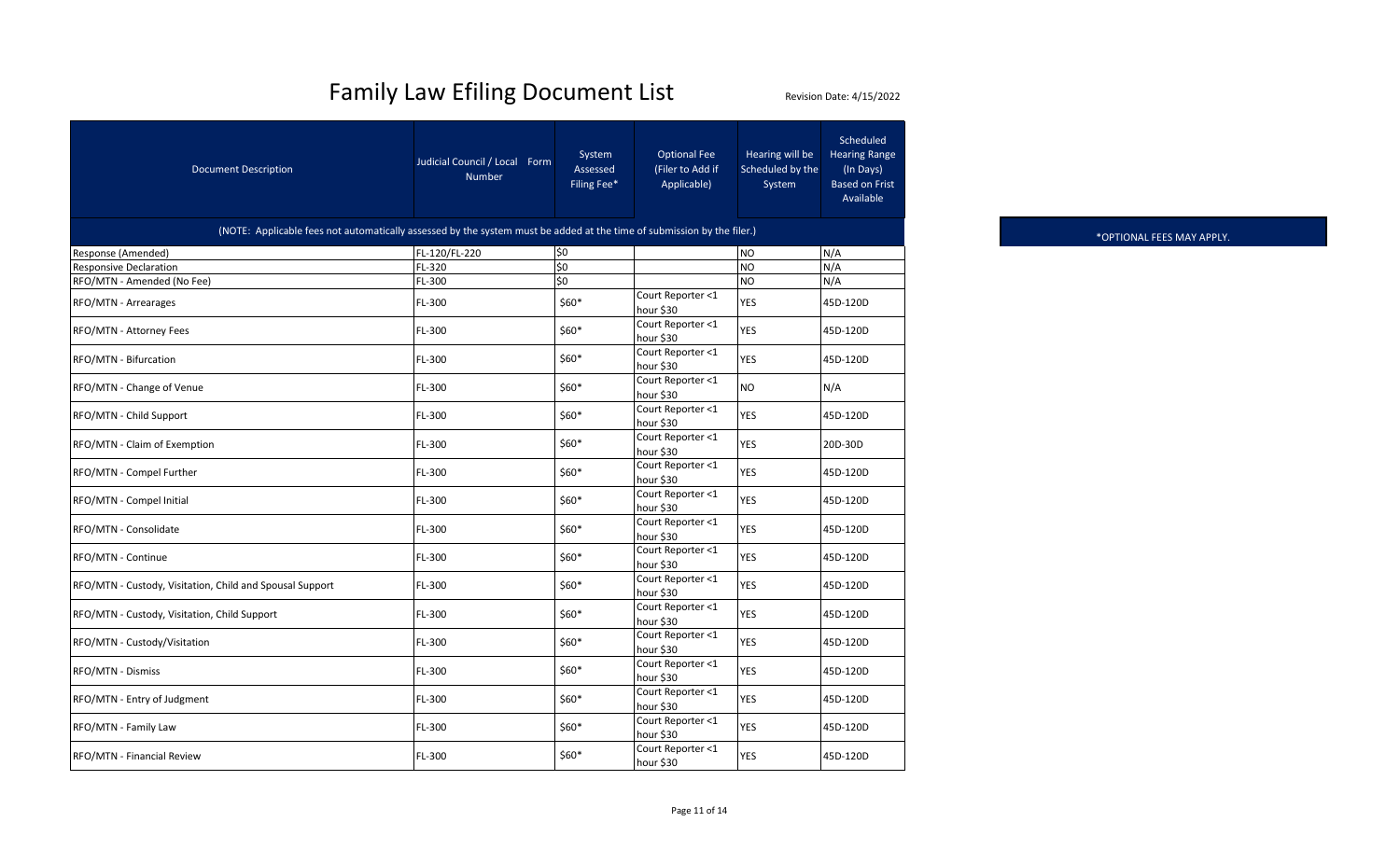| <b>Document Description</b>                                                                                            | Judicial Council / Local Form<br><b>Number</b> | System<br>Assessed<br>Filing Fee*        | <b>Optional Fee</b><br>(Filer to Add if<br>Applicable)                        | Hearing will be<br>Scheduled by the<br>System | Scheduled<br><b>Hearing Range</b><br>(In Days)<br><b>Based on Frist</b><br>Available |  |  |  |
|------------------------------------------------------------------------------------------------------------------------|------------------------------------------------|------------------------------------------|-------------------------------------------------------------------------------|-----------------------------------------------|--------------------------------------------------------------------------------------|--|--|--|
| (NOTE: Applicable fees not automatically assessed by the system must be added at the time of submission by the filer.) |                                                |                                          |                                                                               |                                               |                                                                                      |  |  |  |
| RFO/MTN - In Limine                                                                                                    | N/A                                            | \$0                                      |                                                                               | <b>NO</b>                                     | N/A                                                                                  |  |  |  |
| RFO/MTN - Joinder                                                                                                      | FL-300/FL-371                                  | $$60*$                                   | Court Reporter <1<br>hour \$30                                                | <b>YES</b>                                    | 45D-120D                                                                             |  |  |  |
| RFO/MTN - Judgment Debtor Examination                                                                                  | FL-300                                         | $$60*$                                   | Court Reporter <1<br>hour \$30                                                | <b>NO</b>                                     | N/A                                                                                  |  |  |  |
| RFO/MTN - Mod - Custody/Visitation                                                                                     | FL-300                                         | $$85*$                                   | Court Reporter <1<br>hour \$30                                                | <b>YES</b>                                    | 45D-120D                                                                             |  |  |  |
| RFO/MTN - Modification                                                                                                 | FL-300                                         | $$60*$                                   | Court Reporter <1<br>hour \$30                                                | <b>YES</b>                                    | 45D-120D                                                                             |  |  |  |
| RFO/MTN - Modification - Child Support                                                                                 | FL-300                                         | $$60*$                                   | Court Reporter <1<br>hour \$30                                                | <b>YES</b>                                    | 45D-120D                                                                             |  |  |  |
| RFO/MTN - Modification - Spousal Support                                                                               | FL-300                                         | $$60*$                                   | Court Reporter <1<br>hour \$30                                                | <b>YES</b>                                    | 45D-120D                                                                             |  |  |  |
| RFO/MTN - Protective Order                                                                                             | FL-300                                         | $$60*$                                   | Court Reporter <1<br>hour \$30                                                | <b>YES</b>                                    | 45D-120D                                                                             |  |  |  |
| RFO/MTN - Quash                                                                                                        | FL-300                                         | $$60*$                                   | Court Reporter <1<br>hour \$30                                                | <b>YES</b>                                    | 45D-120D                                                                             |  |  |  |
| RFO/MTN - Quash Service of Summons                                                                                     | FL-300                                         | \$435*                                   | <b>Family Law</b><br>Motion/OSC Fee \$60<br>and Court Reporter<1<br>hour \$30 | YES                                           | 45D-120D                                                                             |  |  |  |
| RFO/MTN - Reconsideration                                                                                              | FL-300                                         | $$60*$                                   | Court Reporter <1<br>hour \$30                                                | <b>YES</b>                                    | 20D-30D                                                                              |  |  |  |
| RFO/MTN - Sanctions                                                                                                    | FL-300                                         | $$60*$                                   | Court Reporter <1<br>hour \$30                                                | <b>YES</b>                                    | 45D-120D                                                                             |  |  |  |
| RFO/MTN - Set Aside                                                                                                    | FL-300<br>FL-360                               | $$60*$                                   | Court Reporter <1<br>hour \$30                                                | <b>YES</b>                                    | 45D-120D                                                                             |  |  |  |
| RFO/MTN - Special Immigrant Juvenile Status                                                                            | FL-300/FL-356                                  | $$60*$                                   | Court Reporter <1<br>hour \$30                                                | <b>YES</b>                                    | 45D-120D                                                                             |  |  |  |
| RFO/MTN - Spousal Support                                                                                              | FL-300                                         | Court Reporter <1<br>$$60*$<br>hour \$30 |                                                                               | <b>YES</b>                                    | 45D-120D                                                                             |  |  |  |
| RFO/MTN - Stay                                                                                                         | FL-300                                         | Court Reporter <1<br>$$60*$<br>hour \$30 |                                                                               | <b>YES</b>                                    | 45D-120D                                                                             |  |  |  |
| RFO/MTN - Strike                                                                                                       | FL-300                                         | $$60*$                                   | Court Reporter <1<br>hour \$30                                                | <b>YES</b>                                    | 45D-120D                                                                             |  |  |  |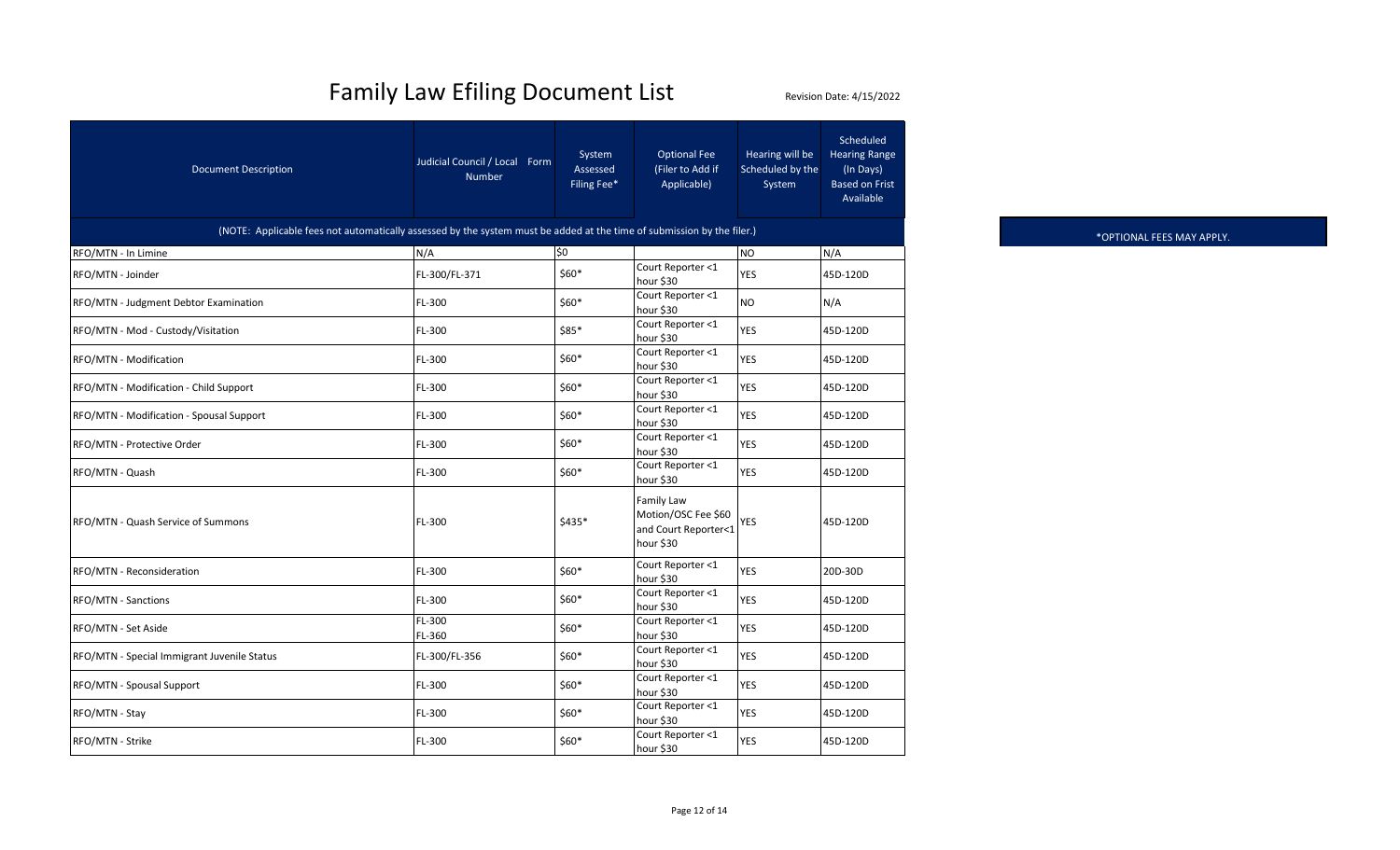| <b>Document Description</b>                                                                                            | Judicial Council / Local Form<br><b>Number</b> | System<br>Assessed<br>Filing Fee* | <b>Optional Fee</b><br>(Filer to Add if<br>Applicable) | Hearing will be<br>Scheduled by the<br>System | Scheduled<br><b>Hearing Range</b><br>(In Days)<br><b>Based on Frist</b><br>Available |  |
|------------------------------------------------------------------------------------------------------------------------|------------------------------------------------|-----------------------------------|--------------------------------------------------------|-----------------------------------------------|--------------------------------------------------------------------------------------|--|
| (NOTE: Applicable fees not automatically assessed by the system must be added at the time of submission by the filer.) |                                                |                                   |                                                        |                                               |                                                                                      |  |
| RFO/MTN - Summary Judgment                                                                                             | N/A                                            | \$500*                            | Court Reporter <1<br>hour \$30                         | <b>YES</b>                                    | 45D-120D                                                                             |  |
| RFO/MTN - to Amend                                                                                                     | FL-300                                         | $$60*$                            | Court Reporter <1<br>hour \$30                         | <b>YES</b>                                    | 45D-120D                                                                             |  |
| RFO/MTN - Transfer                                                                                                     | FL-300                                         | $$60*$                            | Court Reporter <1<br>hour \$30                         | <b>NO</b>                                     | N/A                                                                                  |  |
| RFO/MTN - Vacate                                                                                                       | FL-300                                         | $$60*$                            | Court Reporter <1<br>hour \$30                         | YES                                           | 45D-120D                                                                             |  |
| RFO/MTN - Withdraw/Be Relieved as Counsel of Record                                                                    | MC-051                                         | $$60*$                            | Court Reporter <1<br>hour \$30                         | <b>YES</b>                                    | 45D-120D                                                                             |  |
| RFO/MTN DV (NO FEE)                                                                                                    | FL-300                                         | \$0                               |                                                        | <b>YES</b>                                    | 45D-120D                                                                             |  |
| RFO/MTN/OSC - Transfer In Case - No Fee                                                                                | FL-300                                         | $\overline{\varsigma_0}$          |                                                        | <b>YES</b>                                    | 45D-120D                                                                             |  |
| RFO/MTN-Mod-Custody, Visitation, Child and Spousal Support                                                             | FL-300                                         | \$85*                             | Court Reporter <1<br>hour \$30                         | <b>YES</b>                                    | 45D-120D                                                                             |  |
| RFO/MTN-Mod-Custody, Visitation, Child Support                                                                         | FL-300                                         | $$85*$                            | Court Reporter <1<br>hour \$30                         | <b>YES</b>                                    | 45D-120D                                                                             |  |
| Safe at Home - Confidential Information Form (SH001)                                                                   | SH 001                                         | \$0                               |                                                        | <b>NO</b>                                     | N/A                                                                                  |  |
| Safe at Home - Declaration In Support of Ex Parte (SH032)                                                              | SH 032                                         | \$0                               |                                                        | <b>NO</b>                                     | N/A                                                                                  |  |
| Safe at Home - Declaration re Motion to Seal (SH022)                                                                   | SH 022                                         | \$0                               |                                                        | <b>NO</b>                                     | N/A                                                                                  |  |
| Safe at Home - Ex Parte Application to Shorten Time (SH030)                                                            | SH 030                                         | \$0                               |                                                        | <b>NO</b>                                     | N/A                                                                                  |  |
| Safe at Home - Motion to Seal (SH020)                                                                                  | SH 020                                         | \$0                               |                                                        | Ю                                             | N/A                                                                                  |  |
| Satisfaction of Judgment                                                                                               | EJ-100                                         | \$0                               |                                                        | <b>NO</b>                                     | N/A                                                                                  |  |
| Statement - Financial                                                                                                  | FL-155                                         | \$0                               |                                                        | <b>NO</b>                                     | N/A                                                                                  |  |
| Statement - of Case                                                                                                    | N/A                                            | \$0                               |                                                        | <b>NO</b>                                     | N/A                                                                                  |  |
| Statement - of Facts                                                                                                   | N/A                                            | \$0                               |                                                        | Ю                                             | N/A                                                                                  |  |
| Statement - Registration of California Support Order                                                                   | FL-440                                         | \$0                               |                                                        | <b>NO</b>                                     | N/A                                                                                  |  |
| Statement - Separate                                                                                                   | N/A                                            | \$0                               |                                                        | <b>NO</b>                                     | N/A                                                                                  |  |
| Stipulation - Entry Judgment Establish Parental Relationship                                                           | FL-240                                         | \$0                               |                                                        | NO                                            | N/A                                                                                  |  |
| Stipulation - Entry of Judgment                                                                                        | N/A                                            | \$0                               |                                                        | <b>NO</b>                                     | N/A                                                                                  |  |
| Stipulation - Judge Pro Tem/Referee                                                                                    | N/A                                            | \$0                               |                                                        | <b>NO</b>                                     | N/A                                                                                  |  |
| Stipulation - Waiver of Final Declaration of Disclosure                                                                | FL-144                                         | \$0                               |                                                        | <b>NO</b>                                     | N/A                                                                                  |  |
| Stipulation (not requiring an order)                                                                                   | N/A                                            | \$0                               |                                                        | <b>NO</b>                                     | N/A                                                                                  |  |
| Subpoena                                                                                                               | <b>SUB-001</b><br><b>SUB-002</b>               | \$0                               |                                                        | <b>NO</b>                                     | N/A                                                                                  |  |
| Substitution of Attorney                                                                                               | MC-050                                         | \$0                               |                                                        | <b>NO</b>                                     | N/A                                                                                  |  |
| Summons                                                                                                                | $FL-110$                                       | \$0                               |                                                        | NO                                            | N/A                                                                                  |  |
| Summons - Amended                                                                                                      | FL-110                                         | \$0                               |                                                        | <b>NO</b>                                     | N/A                                                                                  |  |